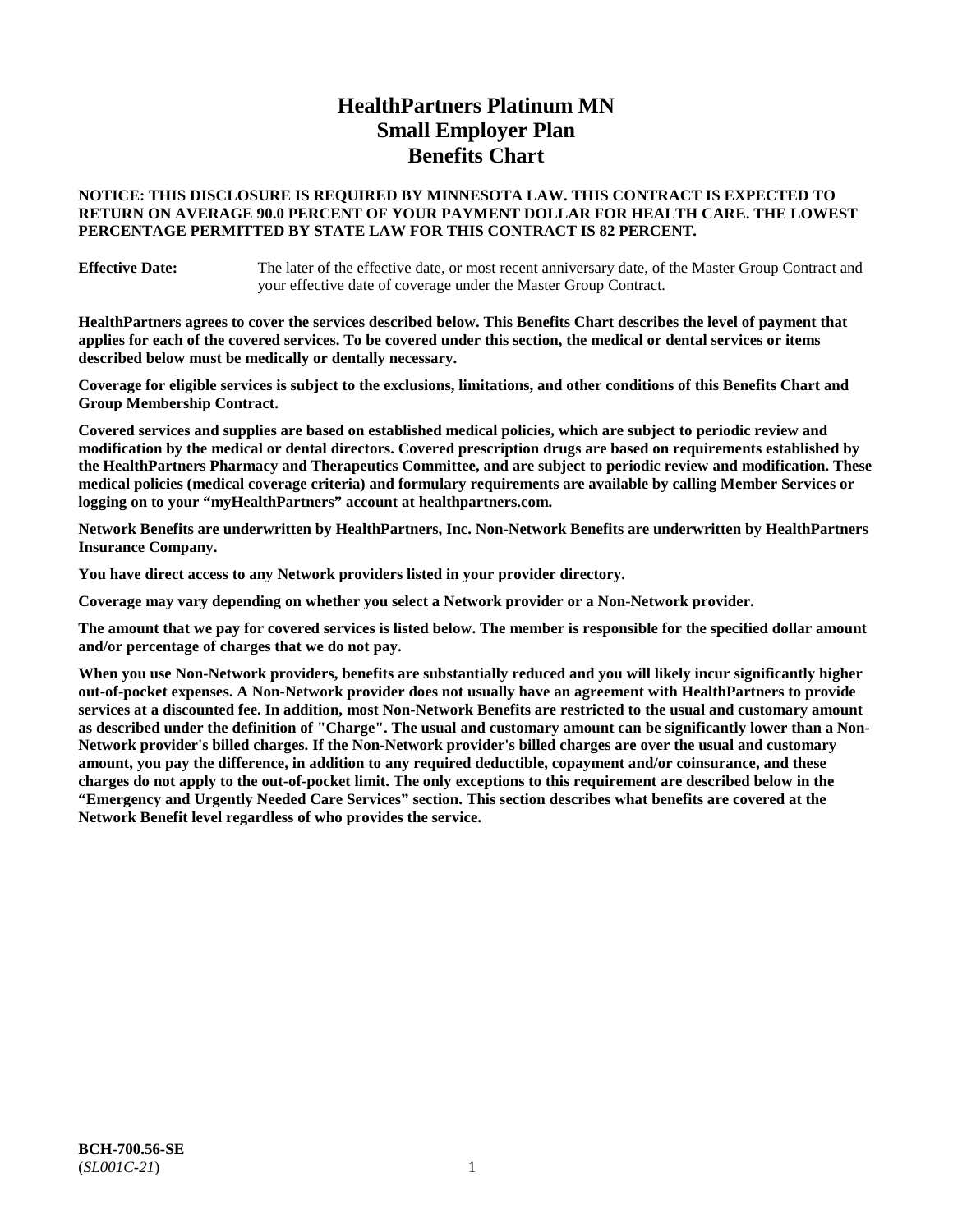# **These definitions apply to this Benefits Chart. They also apply to the Contract.**

| <b>Biosimilar Drugs:</b> | A prescription drug, approved by the Food and Drug Administration (FDA), that the FDA has<br>determined is biosimilar to and interchangeable with a biological brand name drug. Biosimilar<br>drugs are not considered generic drugs and are not covered under the generic drug benefit.                                                                                                                                                                                                                                                                                                                                           |
|--------------------------|------------------------------------------------------------------------------------------------------------------------------------------------------------------------------------------------------------------------------------------------------------------------------------------------------------------------------------------------------------------------------------------------------------------------------------------------------------------------------------------------------------------------------------------------------------------------------------------------------------------------------------|
| <b>Brand Name Drug:</b>  | A prescription drug, approved by the Food and Drug Administration (FDA), that is manufactured,<br>sold, or licensed for sale under a trademark by the pharmaceutical company that originally<br>researched and developed the drug. Brand name drugs have the same active-ingredient formula as<br>the generic version of the drug. However, generic drugs are manufactured and sold by other drug<br>manufacturers and are generally not available until after the patent on the brand name drug has<br>expired. A few brand name drugs may be covered at the generic drug benefit level if this is<br>indicated on the formulary. |
| <b>Calendar Year:</b>    | This is the 12-month period beginning 12:01 A.M. Central Time, on January 1, and ending 12:00<br>A.M. Central Time of the next following December 31.                                                                                                                                                                                                                                                                                                                                                                                                                                                                              |
| <b>Charge:</b>           | For covered services delivered by participating network providers, this is the provider's discounted<br>charge for a given medical/surgical service, procedure or item.                                                                                                                                                                                                                                                                                                                                                                                                                                                            |
|                          | For covered services delivered by non-network providers, a contracted rate may apply if such<br>arrangement is available to HealthPartners.                                                                                                                                                                                                                                                                                                                                                                                                                                                                                        |
|                          | For the Usual and Customary charge for covered services delivered by non-network providers, our<br>payment is calculated using one of the following options to be determined at HealthPartners'<br>discretion: 1) a percentage of the Medicare fee schedule; 2) a comparable schedule if the services<br>is not on the Medicare fee schedule; 3) a commercially reasonable rate for such service.                                                                                                                                                                                                                                  |
|                          | The Usual and Customary Charge is the maximum amount allowed that we consider in the<br>calculation of the payment of charges incurred for certain covered services. You must pay for any<br>charges above the usual and customary charge, and they do not apply to the out-of-pocket limit.                                                                                                                                                                                                                                                                                                                                       |
|                          | A charge is incurred for covered ambulatory medical and surgical services, on the date the service<br>or item is provided. A charge is incurred for covered inpatient services, on the date of admission to<br>a hospital. To be covered, a charge must be incurred on or after the member's effective date and<br>on or before the termination date.                                                                                                                                                                                                                                                                              |
| Copayment/Coinsurance:   | The specified dollar amount, or percentage, of charges incurred for covered services, which we do<br>not pay, but which a member must pay, each time a member receives certain medical services,<br>procedures or items. Our payment for those covered services or items begins after the copayment<br>or coinsurance is satisfied. Covered services or items requiring a copayment or coinsurance are<br>specified in this Benefits Chart.                                                                                                                                                                                        |
|                          | For services provided by a network provider:                                                                                                                                                                                                                                                                                                                                                                                                                                                                                                                                                                                       |
|                          | An amount which is listed as a flat dollar copayment is applied to a network provider's discounted<br>charges for a given service. However, if the network provider's discounted charge for a service or<br>item is less than the flat dollar copayment, you will pay the network provider's discounted charge.<br>An amount which is listed as a percentage of charges or coinsurance is based on the network<br>provider's discounted charges, calculated at the time the claim is processed, which may include an<br>agreed upon fee schedule rate for case rate or withhold arrangements.                                      |
|                          | For services provided by a non-network provider:                                                                                                                                                                                                                                                                                                                                                                                                                                                                                                                                                                                   |
|                          | Any copayment or coinsurance is applied to the lesser of the provider's charges or the usual and<br>customary charge for a service.                                                                                                                                                                                                                                                                                                                                                                                                                                                                                                |
|                          | A copayment or coinsurance is due at the time a service is provided, or when billed by the<br>provider. The copayment or coinsurance applicable for a scheduled visit with a network provider<br>will be collected for each visit, late cancellation and failed appointment. Services may not be<br>withheld for failure to pay a deductible or coinsurance at or prior to the time of service.                                                                                                                                                                                                                                    |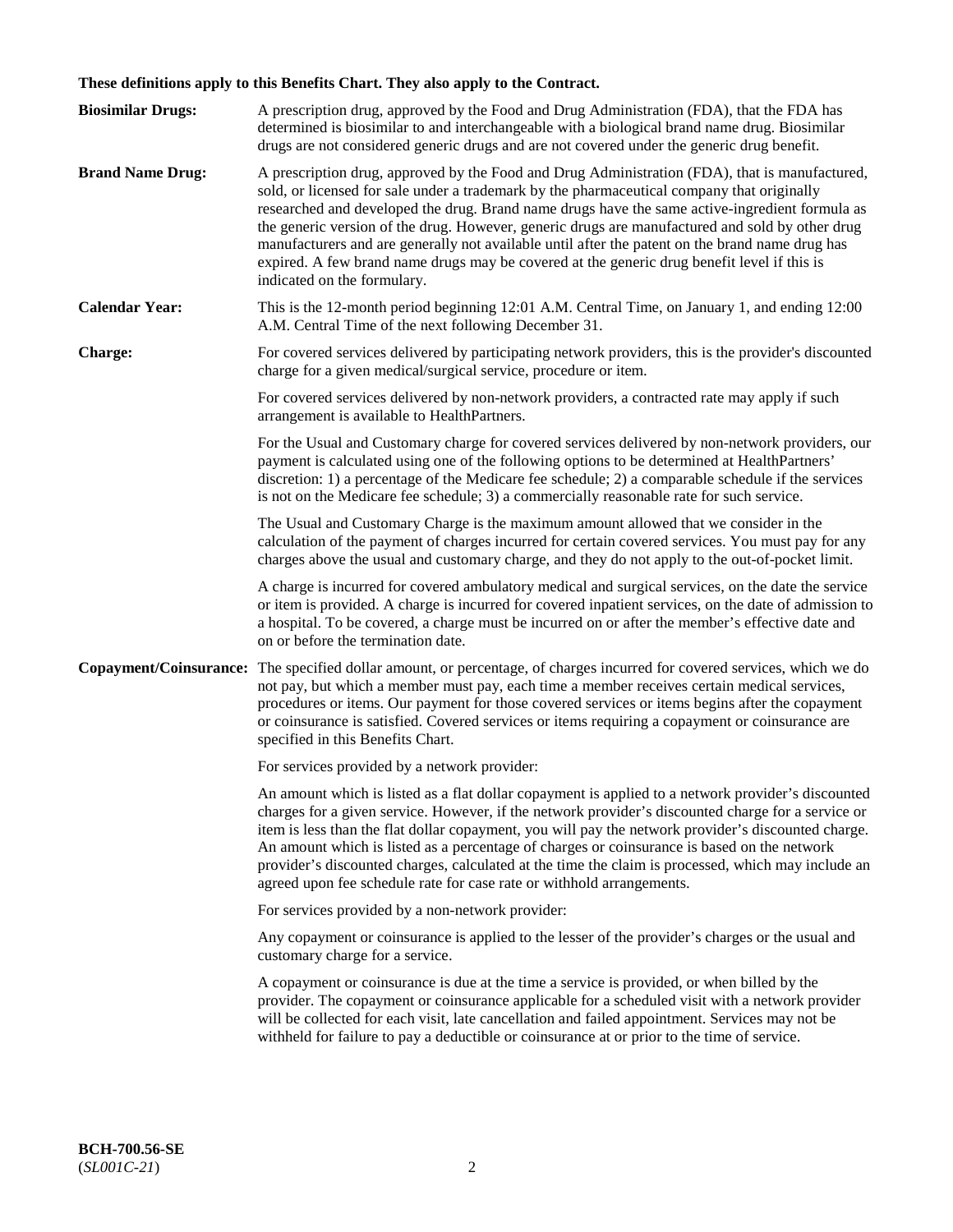| Deductible:                | The specified dollar amount of charges incurred for covered services, which we do not pay, but a<br>member or a family has to pay first in a calendar year. Our payment for those services or items<br>begins after the deductible is satisfied. For network providers, the amount of the charges that apply<br>to the deductible are based on the network provider's discounted charges, calculated at the time<br>the claim is processed, which may include an agreed upon fee schedule rate for case rate or<br>withhold arrangements. For non-network providers, the amount of charges that apply to the<br>deductible are the lesser of the provider's charges or the usual and customary charge for a service.                                                                                                                                                                                                                                                                                                                                                                                                                                                                                                                                             |
|----------------------------|------------------------------------------------------------------------------------------------------------------------------------------------------------------------------------------------------------------------------------------------------------------------------------------------------------------------------------------------------------------------------------------------------------------------------------------------------------------------------------------------------------------------------------------------------------------------------------------------------------------------------------------------------------------------------------------------------------------------------------------------------------------------------------------------------------------------------------------------------------------------------------------------------------------------------------------------------------------------------------------------------------------------------------------------------------------------------------------------------------------------------------------------------------------------------------------------------------------------------------------------------------------|
|                            | Any amounts paid or reimbursed by a third party, including but not limited to: point of service<br>rebates, manufacturer coupons, manufacturer debit cards or other forms of direct reimbursement to<br>a member for a product or service, will not apply toward your deductible, to the extent permitted<br>under state and federal law.                                                                                                                                                                                                                                                                                                                                                                                                                                                                                                                                                                                                                                                                                                                                                                                                                                                                                                                        |
|                            | Your plan has an embedded deductible. This means once a member meets the individual<br>deductible, the plan begins paying benefits for that person. If two or more members of the family<br>meet the family deductible, the plan begins paying benefits for all members of the family,<br>regardless of whether each member has met the individual deductible. However, a member may<br>not contribute more than the individual deductible toward the family deductible.                                                                                                                                                                                                                                                                                                                                                                                                                                                                                                                                                                                                                                                                                                                                                                                         |
|                            | All services are subject to the deductible unless otherwise indicated below in this Benefits Chart.                                                                                                                                                                                                                                                                                                                                                                                                                                                                                                                                                                                                                                                                                                                                                                                                                                                                                                                                                                                                                                                                                                                                                              |
| <b>Formulary:</b>          | This is a current list, which may be revised from time to time, of formulary prescription drugs,<br>medications, equipment and supplies covered by us as indicated in the Benefits Chart which are<br>covered at the highest benefit level. Some drugs may require prior authorization to be covered as<br>formulary drugs. You may be granted an exception to the formulary that is available to you upon<br>request. These guidelines and procedures include exceptions to the formulary for anti-psychotic<br>prescription drugs prescribed to treat emotional disturbances or mental illness if your health care<br>provider (1) indicates to the dispensing pharmacist, orally or in writing, that the prescription must<br>be dispensed as indicated and (2) certifies in writing to us that the prescribed drug will best treat<br>your condition. Also, you may continue to receive certain non-formulary prescription drugs for<br>diagnosed mental illness or emotional disturbance when our formulary changes or you change<br>health plans for up to one year following the change. We also have written guidelines and<br>procedures for granting formulary exceptions for other drugs that are available to you upon request<br>or on our website. |
|                            | <b>HMO Formulary Exception Process (including antipsychotic drugs).</b> If you are prescribed a<br>drug, we must promptly grant you an exception to our formulary when your health care provider<br>indicates to us that:                                                                                                                                                                                                                                                                                                                                                                                                                                                                                                                                                                                                                                                                                                                                                                                                                                                                                                                                                                                                                                        |
|                            | (1) the formulary drug causes an adverse reaction to the patient;<br>(2) the formulary drug is contraindicated for the patient; or<br>(3) the health care provider demonstrates that the prescription drug must be dispensed as written<br>to provide maximum medical benefit to the patient.                                                                                                                                                                                                                                                                                                                                                                                                                                                                                                                                                                                                                                                                                                                                                                                                                                                                                                                                                                    |
|                            | The formulary, and information on drugs that require authorization, are available by calling<br>Member Services or logging on to your "myHealthPartners" account at healthpartners.com.                                                                                                                                                                                                                                                                                                                                                                                                                                                                                                                                                                                                                                                                                                                                                                                                                                                                                                                                                                                                                                                                          |
|                            | Formulary Changes. The formulary may change throughout the year. If you are affected by a<br>formulary change, you will receive at least 30 days' advanced notice of that change, and you<br>may request a formulary exception.                                                                                                                                                                                                                                                                                                                                                                                                                                                                                                                                                                                                                                                                                                                                                                                                                                                                                                                                                                                                                                  |
| <b>Generic Drug:</b>       | A prescription drug, approved by the Food and Drug Administration (FDA) that the FDA has<br>determined is comparable to a brand name drug product in dosage form, strength, route of<br>administration, quality, intended use and documented bioequivalence. Generally, generic drugs<br>cost less than brand name drugs. Some brand name drugs may be covered at the generic drug<br>benefit level if this is indicated on the formulary.                                                                                                                                                                                                                                                                                                                                                                                                                                                                                                                                                                                                                                                                                                                                                                                                                       |
| <b>Non-Formulary Drug:</b> | This is a prescription drug approved by the Food and Drug Administration (FDA) that is not on<br>the formulary, is medically necessary and is not investigative or otherwise excluded under this<br>Benefits Chart.                                                                                                                                                                                                                                                                                                                                                                                                                                                                                                                                                                                                                                                                                                                                                                                                                                                                                                                                                                                                                                              |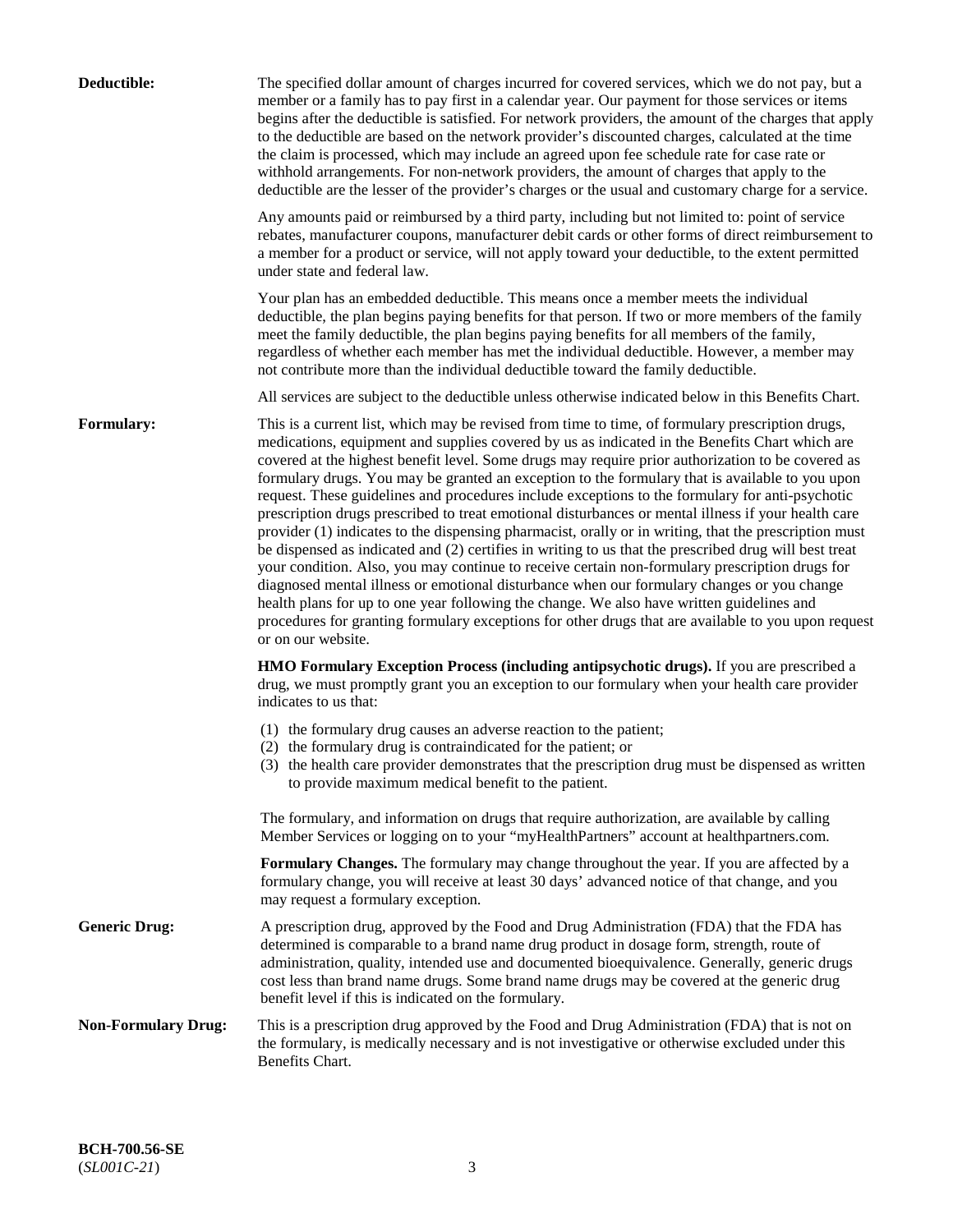| <b>Out-of-Pocket Expenses:</b> | You pay the specified copayments/coinsurance and deductibles applicable for particular services,<br>subject to the out-of-pocket limit described below. These amounts are in addition to the monthly<br>enrollment payments.                                                                                                                                                                                                                                                                                                        |
|--------------------------------|-------------------------------------------------------------------------------------------------------------------------------------------------------------------------------------------------------------------------------------------------------------------------------------------------------------------------------------------------------------------------------------------------------------------------------------------------------------------------------------------------------------------------------------|
| <b>Out-of-Pocket Limit:</b>    | You pay the copayments/coinsurance and deductibles for covered services, to the individual or<br>family out-of-pocket limit. Thereafter we cover 100% of the charges incurred for all other covered<br>services, for the rest of the calendar year. You pay amounts greater than the out-of-pocket limit if<br>you exceed any visit or day limits.                                                                                                                                                                                  |
|                                | Non-Network Benefits above the usual and customary charge (see definition of charge above) do<br>not apply to the out-of-pocket limit.                                                                                                                                                                                                                                                                                                                                                                                              |
|                                | Non-Network benefits for transplant surgery do not apply to the out-of-pocket limit.                                                                                                                                                                                                                                                                                                                                                                                                                                                |
|                                | Any amounts paid or reimbursed by a third party, including but not limited to: point of service<br>rebates, manufacturer coupons, manufacturer debit cards or other forms of direct reimbursement to<br>a member for a product or service, will not apply as an out of pocket expense, to the extent<br>permitted under state and federal law.                                                                                                                                                                                      |
|                                | You are responsible to keep track of the out-of-pocket expenses. Contact our Member Services<br>department for assistance in determining the amount paid by the enrollee for specific eligible<br>services received. Claims for reimbursement under the out-of-pocket limit provisions are subject<br>to the same time limits and provisions described under the "Claims Provisions" section of the<br>Contract.                                                                                                                    |
| <b>Specialty Drug List:</b>    | This is a current list, which may be revised from time to time, of prescription drugs, medications,<br>equipment and supplies, which are typically bio-pharmaceuticals. The purpose of a specialty drug<br>list is to facilitate enhanced monitoring of complex therapies used to treat specific conditions.<br>Specialty drugs are covered by us as indicated in this Benefits Chart. The specialty drug list is<br>available by calling Member Services or logging on to your "myHealthPartners" account at<br>healthpartners.com |
| virtuwell:                     | This is an online service that you may use to receive a diagnosis and treatment for certain routine<br>conditions, such as a cold and flu, ear pain and sinus infections. You may access the virtuwell<br>website at virtuwell.com.                                                                                                                                                                                                                                                                                                 |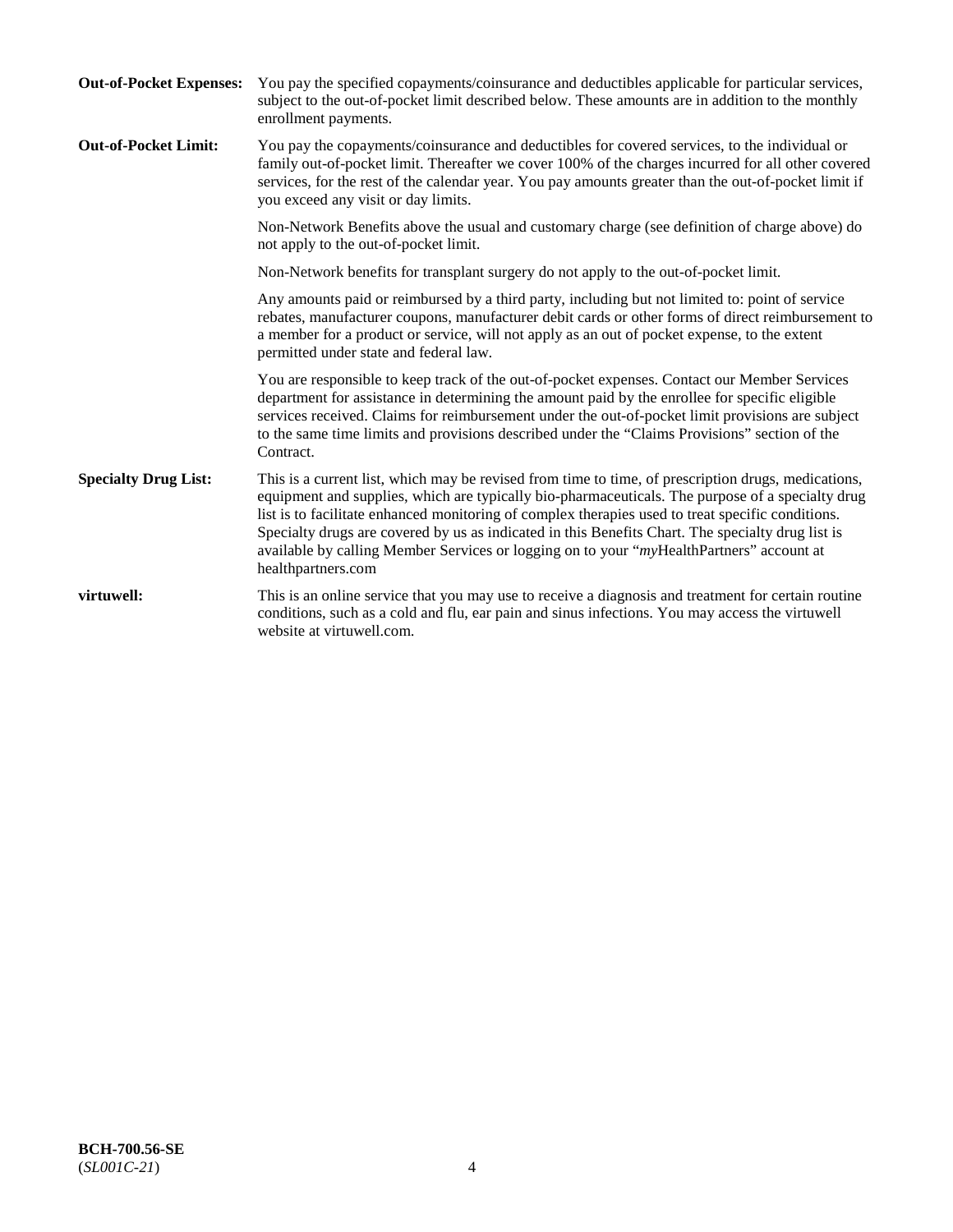# **DEDUCTIBLES AND OUT-OF-POCKET LIMITS**

#### **Individual Calendar Year Deductible**

| <b>Network Benefits</b> | <b>Non-Network Benefits</b> |
|-------------------------|-----------------------------|
| None.                   | \$10,000                    |

## **Family Calendar Year Deductible**

| <b>Network Benefits</b> | <b>Non-Network Benefits</b> |
|-------------------------|-----------------------------|
| None.                   | \$20,000                    |

Your plan has an embedded deductible. This means once a member meets the individual deductible, the plan begins paying benefits for that person. If two or more members of the family meet the family deductible, the plan begins paying benefits for all members of the family, regardless of whether each member has met the individual deductible. However, a member may not contribute more than the individual deductible toward the family deductible.

Any amounts paid or reimbursed by a third party, including but not limited to: point of service rebates, manufacturer coupons, debit cards or other forms of direct reimbursement to a member for a product or service, will not apply toward your deductible, to the extent permitted under state and federal law.

#### **Individual Calendar Year Out-of-Pocket Limit**

| <b>Network Benefits</b> | <b>Non-Network Benefits</b> |
|-------------------------|-----------------------------|
| $\frac{$3,000}{ }$      | \$30,000                    |

#### **Family Calendar Year Out-of-Pocket Limit**

| <b>Network Benefits</b> | <b>Non-Network Benefits</b> |
|-------------------------|-----------------------------|
| \$6,000                 | \$60,000                    |

Separate Out-of-Pocket Limits must be satisfied under the Network Benefits and Non-Network Benefits.

Non-Network Benefits above the usual and customary charge will not apply toward the individual or family out-of-pocket limit.

Any amounts paid or reimbursed by a third party, including but not limited to: point of service rebates, manufacturer coupons, manufacturer debit cards or other forms of direct reimbursement to a member for a product or service, will not apply as an out of pocket expense, to the extent permitted under state and federal law.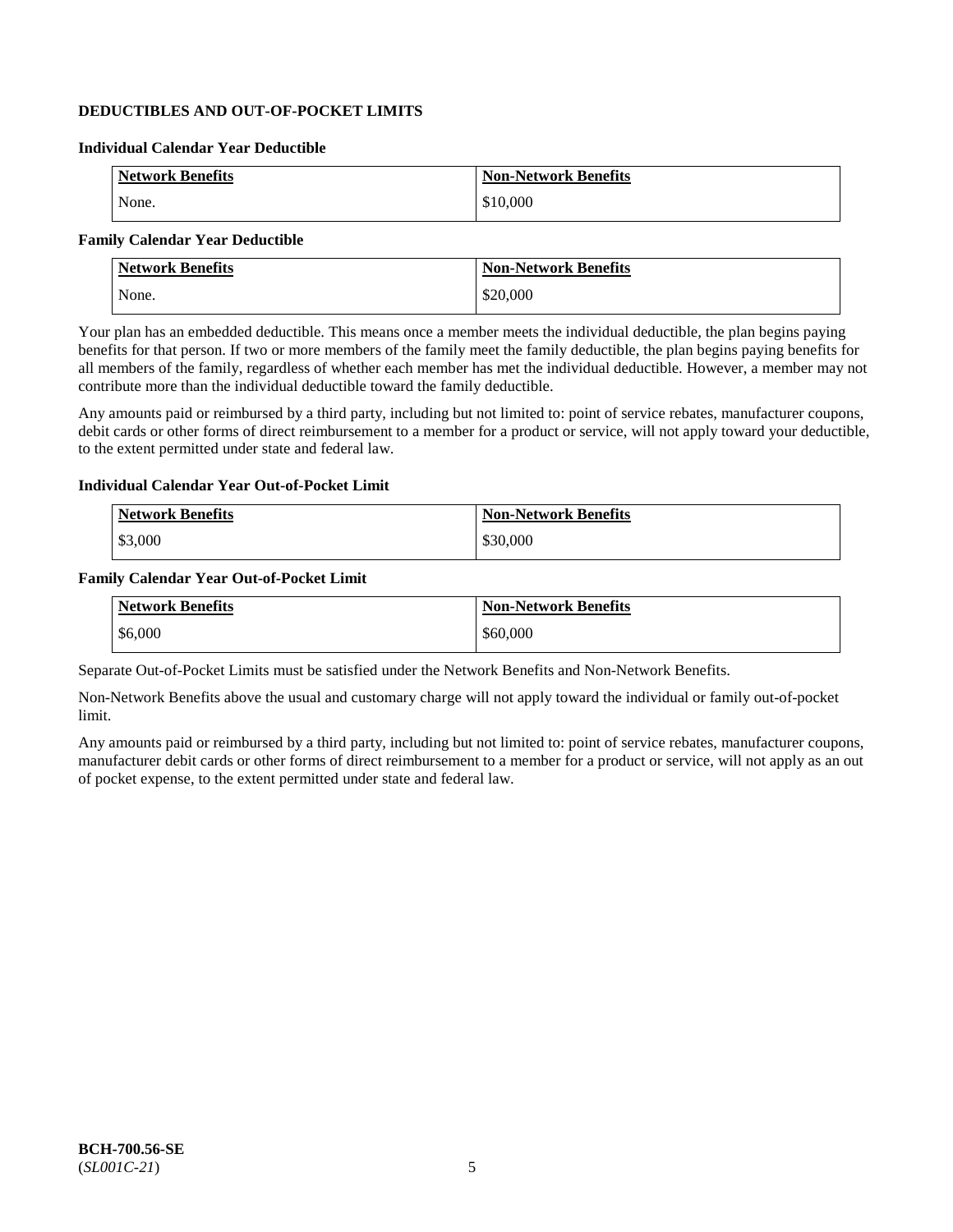# **AMBULANCE AND MEDICAL TRANSPORTATION**

## **Covered Services:**

We cover ambulance and medical transportation for medical emergencies and as shown below.

We also cover medically necessary, non-emergency medical transportation if it meets our medical coverage criteria.

Covered services and supplies are based on established medical policies, which are subject to periodic review and modification by the medical or dental directors. These medical policies (medical coverage criteria) and applicable prior authorization requirements are available by calling Member Services or logging on to your "myHealthPartners" account at [healthpartners.com.](https://www.healthpartners.com/hp/index.html)

## **Ambulance and medical transportation for medical emergencies (other than non-emergency fixed wing air ambulance transportation)**

| Network Benefits             | <b>Non-Network Benefits</b> |
|------------------------------|-----------------------------|
| 90% of the charges incurred. | See Network Benefits.       |

## **Non-emergency fixed wing air ambulance transportation**

| Network Benefits             | <b>Non-Network Benefits</b>  |
|------------------------------|------------------------------|
| 90% of the charges incurred. | 50% of the charges incurred. |

## **Not Covered:**

See "Services Not Covered" in the Group Membership Contract.

# **BEHAVIORAL HEALTH SERVICES**

## **Covered Services:**

Covered services are based on established medical policies, which are subject to periodic review and modification by the medical directors. These medical policies (medical coverage criteria) are available by calling Member Services or logging on to your "*my*HealthPartners" account at [healthpartners.com.](http://www.healthpartners.com/)

You have rights to parity in mental health and substance use disorder treatment as required by the federal Mental Health Parity and Addiction Equity Act and Minnesota Statutes, section 62Q.47. These laws require:

- That mental health and substance abuse services be covered on the same basis as medical services;
- That cost-sharing for mental health and substance abuse services can be no more restrictive than cost-sharing for similar medical services;
- That treatment restrictions and limitation such as prior authorization and medical necessity can be no more restrictive than for similar medical services;
- That if enrollees have concerns they can call Member Services, file a complaint with HealthPartners, or file a complaint with the Minnesota Department of Health.

## **Mental Health Services**

We cover services for: mental health diagnoses as described in the Diagnostic and Statistical Manual of Mental Disorders – Fifth Edition (DSM-5) (most recent edition) that lead to significant disruption of function in the member's life.

We also provide coverage for mental health treatment ordered by a Minnesota court under a valid court order that is issued on the basis of a behavioral care evaluation performed by a licensed psychiatrist or doctoral level licensed psychologist, which includes a diagnosis and an individual treatment plan for care in the most appropriate, least restrictive environment. We must be given a copy of the court order and the behavioral care evaluation, and the service must be a covered benefit under this plan, and the service must be provided by a network provider, or other provider as required by law. We cover the evaluation upon which the court order was based if it was provided by a network provider. We also provide coverage for the initial mental health evaluation of a child, regardless of whether that evaluation leads to a court order for treatment, if the evaluation is ordered by a Minnesota juvenile court.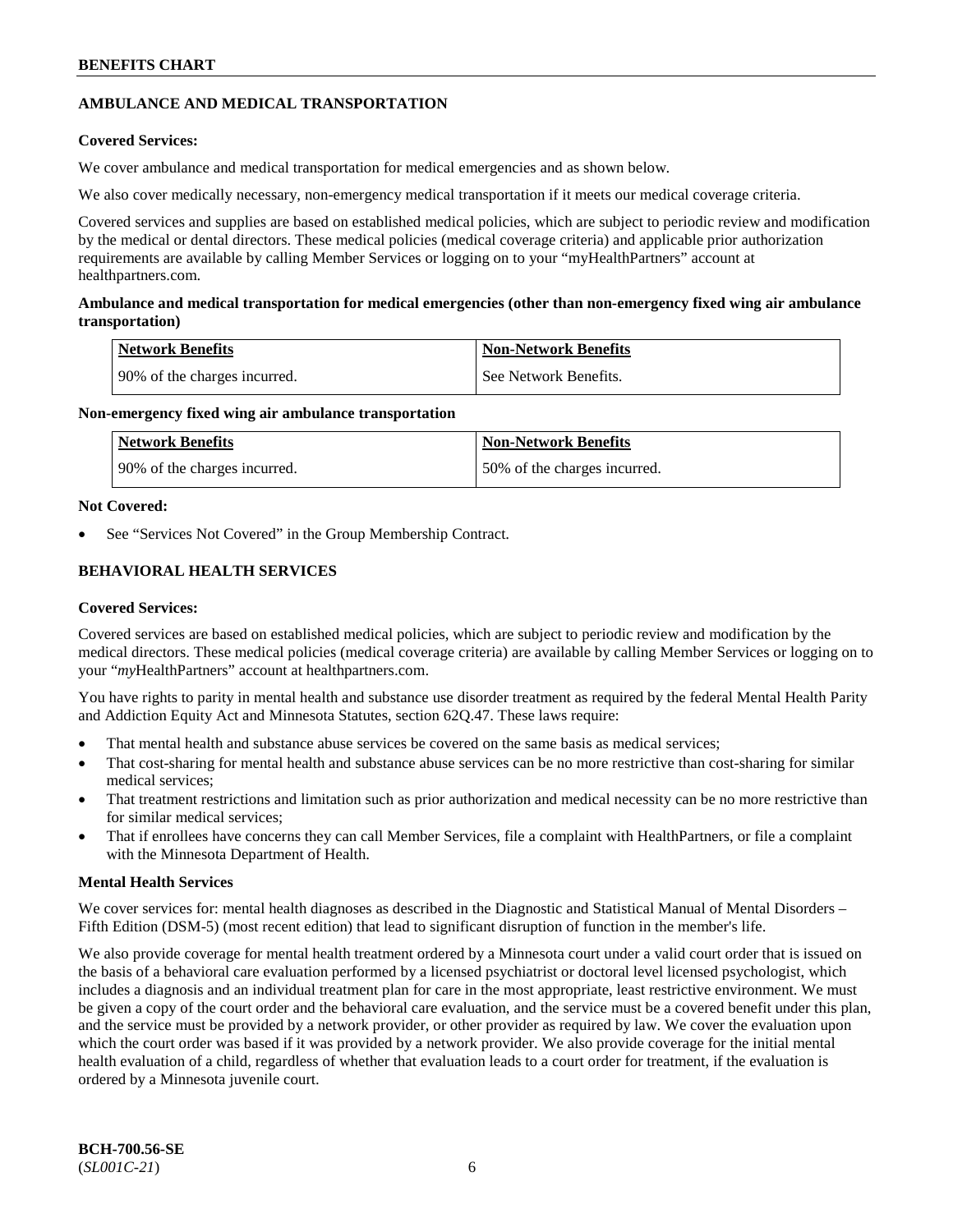**Outpatient Services, including intensive outpatient and day treatment:** We cover medically necessary outpatient professional mental health services for evaluation, crisis intervention, and treatment of mental health disorders.

A comprehensive diagnostic assessment will be made of each patient as the basis for a determination by a mental health professional, concerning the appropriate treatment and the extent of services required.

Outpatient services we cover for a diagnosed mental health condition include the following:

- Individual, group, family, and multi-family therapy;
- Medication management provided by a physician, certified nurse practitioner, or physician's assistant;
- Psychological testing services for the purposes of determining the differential diagnoses and treatment planning for patients currently receiving behavioral health services;
- Day treatment and intensive outpatient services in a licensed program;
- Partial hospitalization services in a licensed hospital or community mental health center;
- Psychotherapy and nursing services provided in the home if authorized by us; and
- Treatment for gender dysphoria that meets medical coverage criteria.

| <b>Network Benefits</b>                                                                                                                     | <b>Non-Network Benefits</b>  |
|---------------------------------------------------------------------------------------------------------------------------------------------|------------------------------|
| 100% of the charges incurred, subject to a member<br>copayment of \$25 per visit.                                                           | 50% of the charges incurred. |
| For family therapy, only one member copayment will<br>be charged, regardless of the number of members<br>primarily involved in the therapy. |                              |

#### **Group Therapy**

| <b>Network Benefits</b>                                                              | <b>Non-Network Benefits</b>  |
|--------------------------------------------------------------------------------------|------------------------------|
| 100% of the charges incurred, subject to a member<br>copayment of \$12.50 per visit. | 50% of the charges incurred. |

**Inpatient Services, including psychiatric residential treatment:** We cover medically necessary inpatient services in a hospital and professional services for treatment of mental health disorders. Medical stabilization is covered under inpatient hospital services in the "Hospital and Skilled Nursing Facility Services" section.

We also cover medically necessary psychiatric residential treatment for adults and emotionally disabled children as diagnosed by a physician. This care must be authorized by us and provided by a hospital or residential behavioral health treatment facility licensed by the local state or Health and Human Services Department. Services not covered under this benefit include shelter services, correctional services, detention services, transitional services, group residential services, foster care services and wilderness programs.

| Network Benefits             | <b>Non-Network Benefits</b>  |
|------------------------------|------------------------------|
| 90% of the charges incurred. | 50% of the charges incurred. |

## **Chemical Health Services**

We cover medically necessary services for assessments by a licensed alcohol and drug counselor and treatment of Substance-Related Disorders as defined in the latest edition of the DSM-5.

**Outpatient Services, including intensive outpatient and day treatment services:** We cover medically necessary outpatient professional services for the diagnosis and treatment of chemical dependency. Chemical dependency treatment programs must be licensed by the applicable state agency.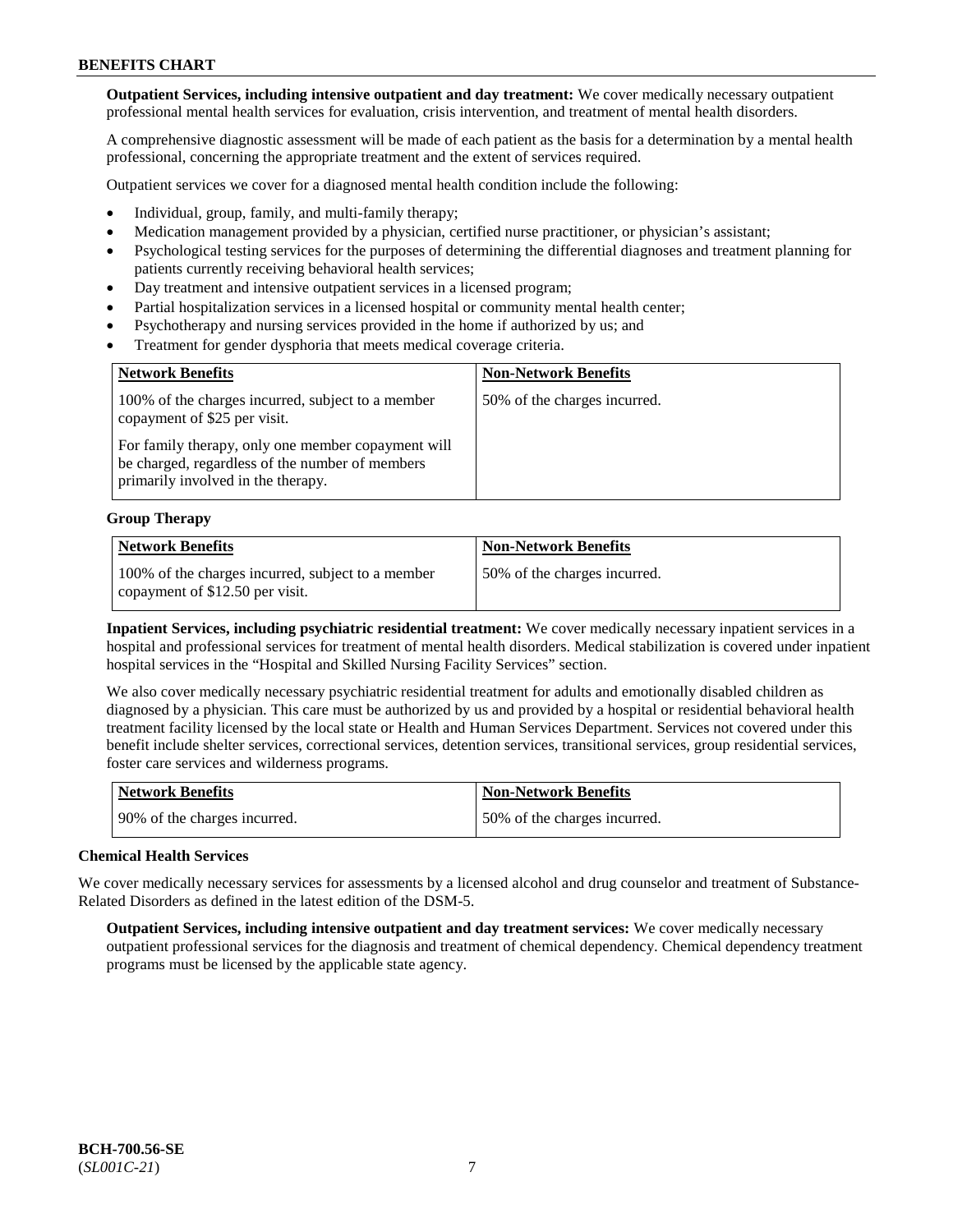Outpatient services we cover for a diagnosed chemical dependency condition include the following:

- Individual, group, family, and multi-family therapy provided in an office setting;
- Opiate replacement therapy including methadone and buprenorphine treatment; and
- Day treatment and intensive outpatient services in a licensed program.

| <b>Network Benefits</b>                                                                                                                     | <b>Non-Network Benefits</b>  |
|---------------------------------------------------------------------------------------------------------------------------------------------|------------------------------|
| 100% of the charges incurred, subject to a member<br>copayment of \$25 per visit.                                                           | 50% of the charges incurred. |
| For family therapy, only one member copayment will<br>be charged, regardless of the number of members<br>primarily involved in the therapy. |                              |

**Inpatient Services:** We cover medically necessary inpatient services in a hospital or primary residential treatment in a licensed chemical health treatment center. Primary residential treatment is an intensive residential treatment program of limited duration, typically 30 days or less.

We cover services provided in a hospital that is licensed by the local state and accredited by Medicare.

**Detoxification Services.** We cover detoxification services in a hospital or community detoxification facility if it is licensed by the local Health and Human Services Department.

| Network Benefits             | <b>Non-Network Benefits</b>  |
|------------------------------|------------------------------|
| 90% of the charges incurred. | 50% of the charges incurred. |

## **Not Covered:**

See "Services Not Covered" in the Group Membership Contract.

# **CHIROPRACTIC SERVICES**

## **Covered Services:**

We cover chiropractic services for rehabilitative care, provided to diagnose and treat acute neuromusculo-skeletal conditions.

Massage therapy which is performed in conjunction with other treatment/modalities by a chiropractor, is part of a prescribed treatment plan and is not billed separately is covered.

| <b>Network Benefits</b>                           | <b>Non-Network Benefits</b>           |
|---------------------------------------------------|---------------------------------------|
| 100% of the charges incurred, subject to a member | 50% of the charges incurred.          |
| copayment of \$25 per visit.                      | Limit of 20 visits per calendar year. |

## **Not Covered:**

- Massage therapy for the purpose of comfort or convenience of the member.
- See "Services Not Covered" in the Group Membership Contract.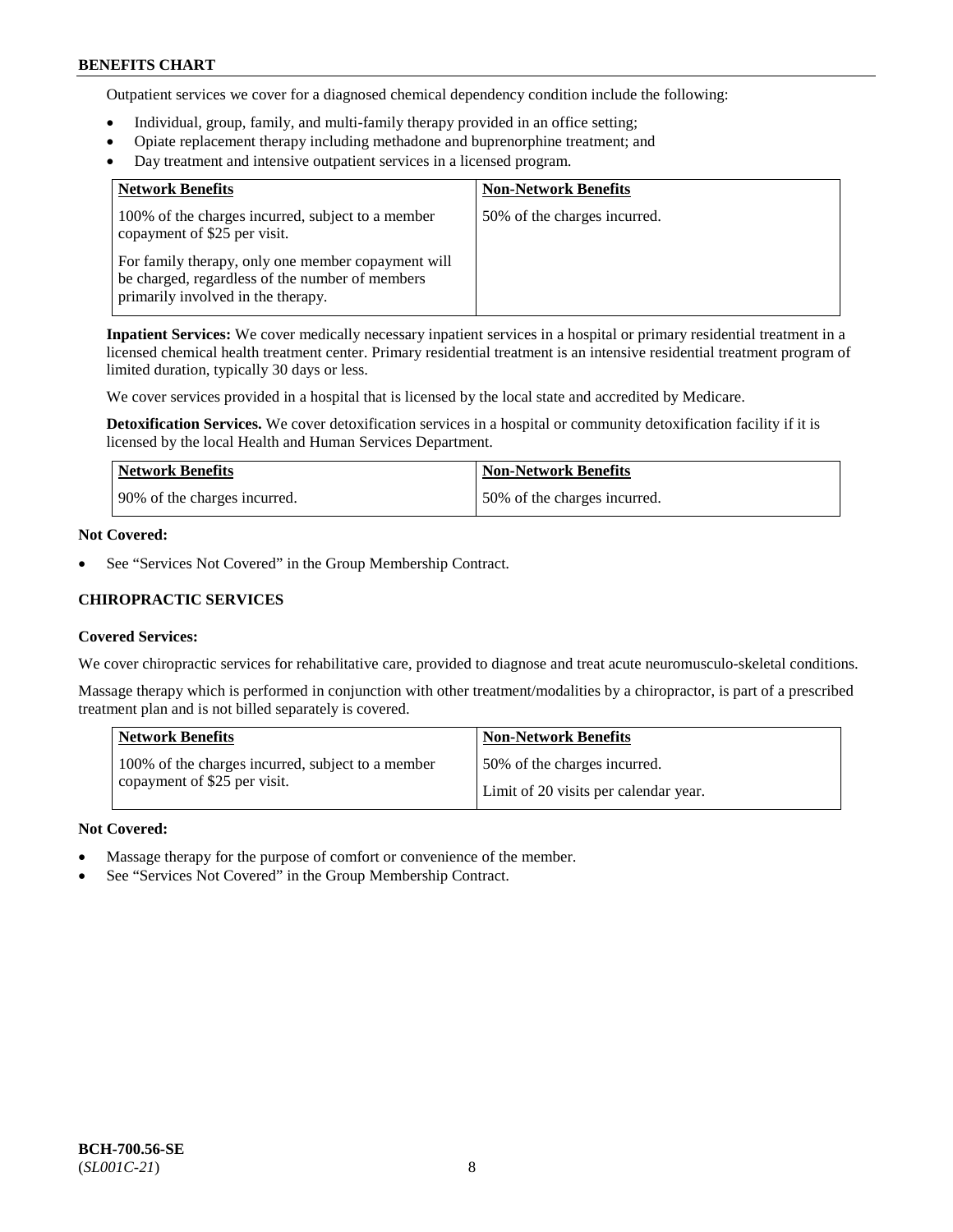# **CLINICAL TRIALS**

## **Covered Services:**

We cover certain routine services if you participate in a Phase I, Phase II, Phase III or Phase IV clinical trial that is conducted in relation to the prevention, detection, or treatment of cancer or other life-threatening disease or condition as defined in the Affordable Care Act. We cover routine patient costs for services that would be eligible under this Benefits Chart if the service was provided outside of a clinical trial.

| <b>Network Benefits</b>                                | <b>Non-Network Benefits</b>                            |
|--------------------------------------------------------|--------------------------------------------------------|
| Coverage level is same as corresponding Network        | Coverage level is same as corresponding Non-Network    |
| Benefit, depending on type of service provided such as | Benefit, depending on type of service provided such as |
| Office Visits for Illness or Injury, Inpatient or      | Office Visits for Illness or Injury, Inpatient or      |
| <b>Outpatient Hospital Services.</b>                   | Outpatient Hospital Services.                          |

## **Not Covered:**

- The investigative item, device or service itself.
- Items or services that are provided solely to satisfy data collection and analysis needs and that are not used in the direct clinical management of the patient.
- A service that is clearly inconsistent with widely accepted and established standards of care for a particular diagnosis.
- See "Services Not Covered" in the Group Membership Contract.

# **DENTAL SERVICES**

# **Covered Services:**

We cover services as described below.

**Accidental Dental Services:** We cover dentally necessary services to treat and restore damage done to sound, natural, unrestored teeth as a result of an accidental injury. Coverage is for damage caused by external trauma to face and mouth only, not for cracked or broken teeth which result from biting or chewing. We cover restorations, root canals, crowns and replacement of teeth lost that are directly related to the accident in which the member was involved. We cover initial exams, xrays, and palliative treatment including extractions, and other oral surgical procedures directly related to the accident. Subsequent treatment must be initiated within the specified time-frame and must be directly related to the accident. We do not cover restoration and replacement of teeth that are not "sound and natural" at the time of the accident.

Full mouth rehabilitation to correct occlusion (bite) and malocclusion (misaligned teeth not due to the accident) are not covered.

When an implant-supported dental prosthetic treatment is pursued, the accidental dental benefit will be applied to the prosthetic procedure. Benefits are limited to the amount that would be paid toward the placement of a removable dental prosthetic appliance that could be used in the absence of implant treatment. Care must be provided or pre-authorized by a HealthPartners dentist.

| <b>Network Benefits</b>      | <b>Non-Network Benefits</b>  |
|------------------------------|------------------------------|
| 80% of the charges incurred. | 50% of the charges incurred. |

For all accidental dental services, treatment and/or restoration must be initiated within six months of the date of the injury. Coverage is limited to the initial course of treatment and/or initial restoration. Services must be provided within twenty-four months of the date of injury to be covered.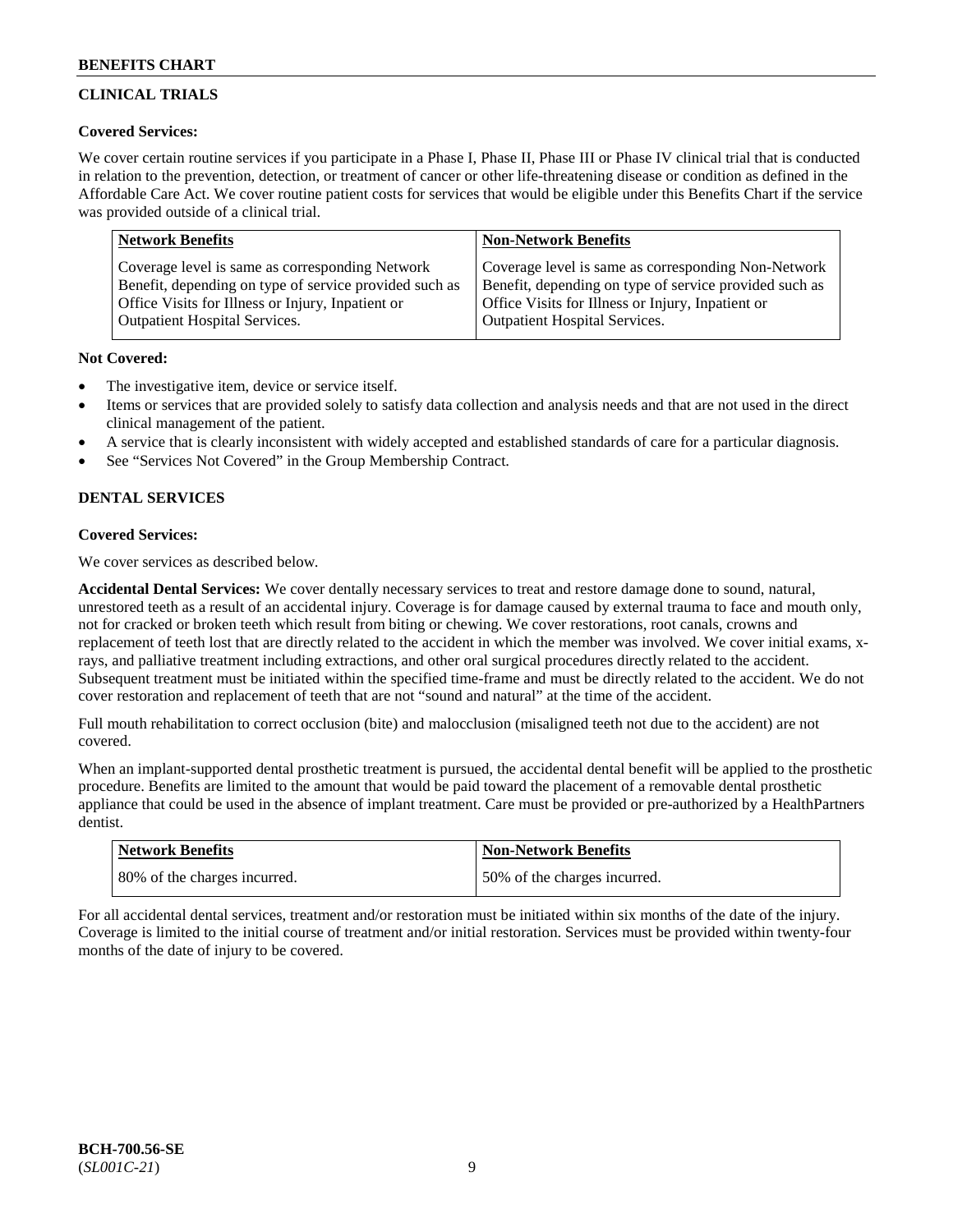# **Medical Referral Dental Services**

**Medically Necessary Outpatient Dental Services:** We cover medically necessary outpatient dental services. Coverage is limited to dental services required for treatment of an underlying medical condition, e.g., removal of teeth to complete radiation treatment for cancer of the jaw, cysts and lesions.

| Network Benefits                                                                  | <b>Non-Network Benefits</b>  |
|-----------------------------------------------------------------------------------|------------------------------|
| 100% of the charges incurred, subject to a member<br>copayment of \$25 per visit. | 50% of the charges incurred. |

**Medically Necessary Hospitalization and Anesthesia for Dental Care:** We cover medically necessary hospitalization for dental care. This is limited to charges incurred by a member who: (1) is a child under age  $5$ ; (2) is severely disabled; (3) has a medical condition and requires hospitalization or general anesthesia for dental care treatment; or (4) is a child between age 5 and 12 and care in dental offices has been attempted unsuccessfully and usual methods of behavior modification have not been successful, or when extensive amounts of restorative care, exceeding four appointments, are required. Coverage is limited to facility and anesthesia charges. Oral surgeon/dentist professional fees are not covered.

| Network Benefits              | Non-Network Benefits         |
|-------------------------------|------------------------------|
| 190% of the charges incurred. | 50% of the charges incurred. |

**Medical Complications of Dental Care:** We cover medical complications of dental care. Treatment must be medically necessary care and related to medical complications of non-covered dental care, including complications of the head, neck, or substructures.

| <b>Network Benefits</b>                                                           | <b>Non-Network Benefits</b>  |
|-----------------------------------------------------------------------------------|------------------------------|
| 100% of the charges incurred, subject to a member<br>copayment of \$25 per visit. | 50% of the charges incurred. |

**Oral Surgery**: We cover oral surgery. Coverage is limited to treatment of medical conditions requiring oral surgery, such as treatment of oral neoplasm, non-dental cysts, fracture of the jaws, trauma of the mouth and jaws.

| <b>Network Benefits</b>                                                           | <b>Non-Network Benefits</b>   |
|-----------------------------------------------------------------------------------|-------------------------------|
| 100% of the charges incurred, subject to a member<br>copayment of \$25 per visit. | 150% of the charges incurred. |

**Treatment of Cleft Lip and Cleft Palate:** We cover treatment of cleft lip and cleft palate of a dependent child to age 26, including orthodontic treatment and oral surgery directly related to the cleft. Benefits are limited to inpatient or outpatient expenses arising from medical and dental treatment that was scheduled or initiated prior to the dependent turning age 19. Dental services that are not required for the treatment of cleft lip or cleft palate are not covered. If a dependent child covered under this Contract is also covered under a dental plan which includes orthodontic services, that dental plan shall be considered primary for the necessary orthodontic services. Oral appliances are subject to the same copayment, conditions and limitations as durable medical equipment.

| <b>Network Benefits</b>                                                           | <b>Non-Network Benefits</b>  |
|-----------------------------------------------------------------------------------|------------------------------|
| 100% of the charges incurred, subject to a member<br>copayment of \$25 per visit. | 50% of the charges incurred. |

**Treatment of Temporomandibular Disorder (TMD) and Craniomandibular Disorder (CMD):** We cover surgical and non-surgical treatment of temporomandibular disorder (TMD) and craniomandibular disorder (CMD), which is medically necessary care. Dental services which are not required to directly treat TMD or CMD are not covered.

| Network Benefits                                                                  | <b>Non-Network Benefits</b>  |
|-----------------------------------------------------------------------------------|------------------------------|
| 100% of the charges incurred, subject to a member<br>copayment of \$25 per visit. | 50% of the charges incurred. |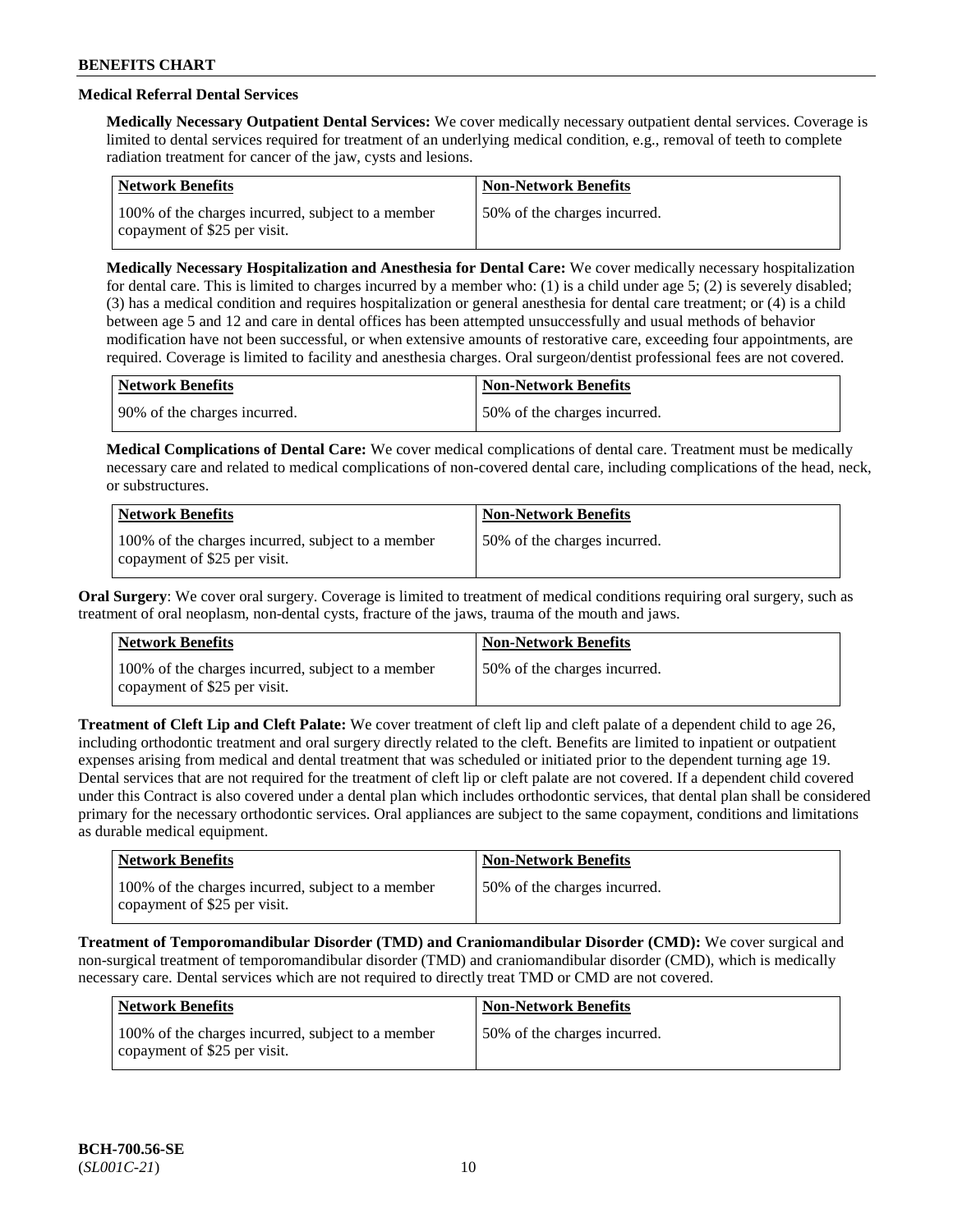# **Not Covered:**

- Dental treatment, procedures or services not listed in this Benefits Chart.
- Accident related dental services if treatment is (1) provided to teeth which are not sound and natural, (2) to teeth which have been restored, (3) initiated beyond six months from the date of the injury, (4) received beyond the initial treatment or restoration or (5) received beyond twenty-four months from the date of injury.
- Oral surgery to remove wisdom teeth.
- Orthognathic treatment or procedures and all related services, unless it is required to treat TMD or CMD and it meets our medical coverage criteria.
- See "Services Not Covered" in the Group Membership Contract.

# **DIAGNOSTIC IMAGING SERVICES**

# **Covered Services:**

We cover diagnostic imaging, when ordered by a provider and provided in a clinic or outpatient hospital facility.

For Network Benefits, non-emergent, scheduled outpatient Magnetic Resonance Imaging (MRI) and Computed Tomography (CT) must be provided at a designated facility. Your physician or facility will obtain or verify prior authorization for these services with HealthPartners, as needed.

We cover services provided in a clinic or outpatient hospital facility (to see the benefit level for inpatient hospital or skilled nursing facility services, see benefits under Inpatient Hospital and Skilled Nursing Facility Services).

## **Outpatient Magnetic Resonance Imaging (MRI) and Computed Tomography (CT)**

| Network Benefits             | <b>Non-Network Benefits</b>  |
|------------------------------|------------------------------|
| 90% of the charges incurred. | 50% of the charges incurred. |

## **All other outpatient diagnostic imaging services for illness or injury**

#### **Services for illness or injury**

| Network Benefits             | <b>Non-Network Benefits</b>  |
|------------------------------|------------------------------|
| 90% of the charges incurred. | 50% of the charges incurred. |

## **Preventive services (MRI/CT procedures are not considered preventive)**

Diagnostic imaging services associated with preventive services are covered at the benefit level shown in the "Preventive Services" section of this Benefits Chart.

## **Not Covered:**

See "Services Not Covered" in the Group Membership Contract.

# **DURABLE MEDICAL EQUIPMENT, PROSTHETICS, ORTHOTICS, AND SUPPLIES**

## **Covered Services:**

We cover equipment and services, as described below.

We cover durable medical equipment and services, prosthetics, orthotics and supplies, subject to the limitations below, including certain disposable supplies, enteral feedings and the following diabetic supplies and equipment: glucose monitors, insulin pumps, syringes, blood and urine test strips and other diabetic supplies as deemed medically appropriate and necessary, for members with gestational, Type I or Type II diabetes.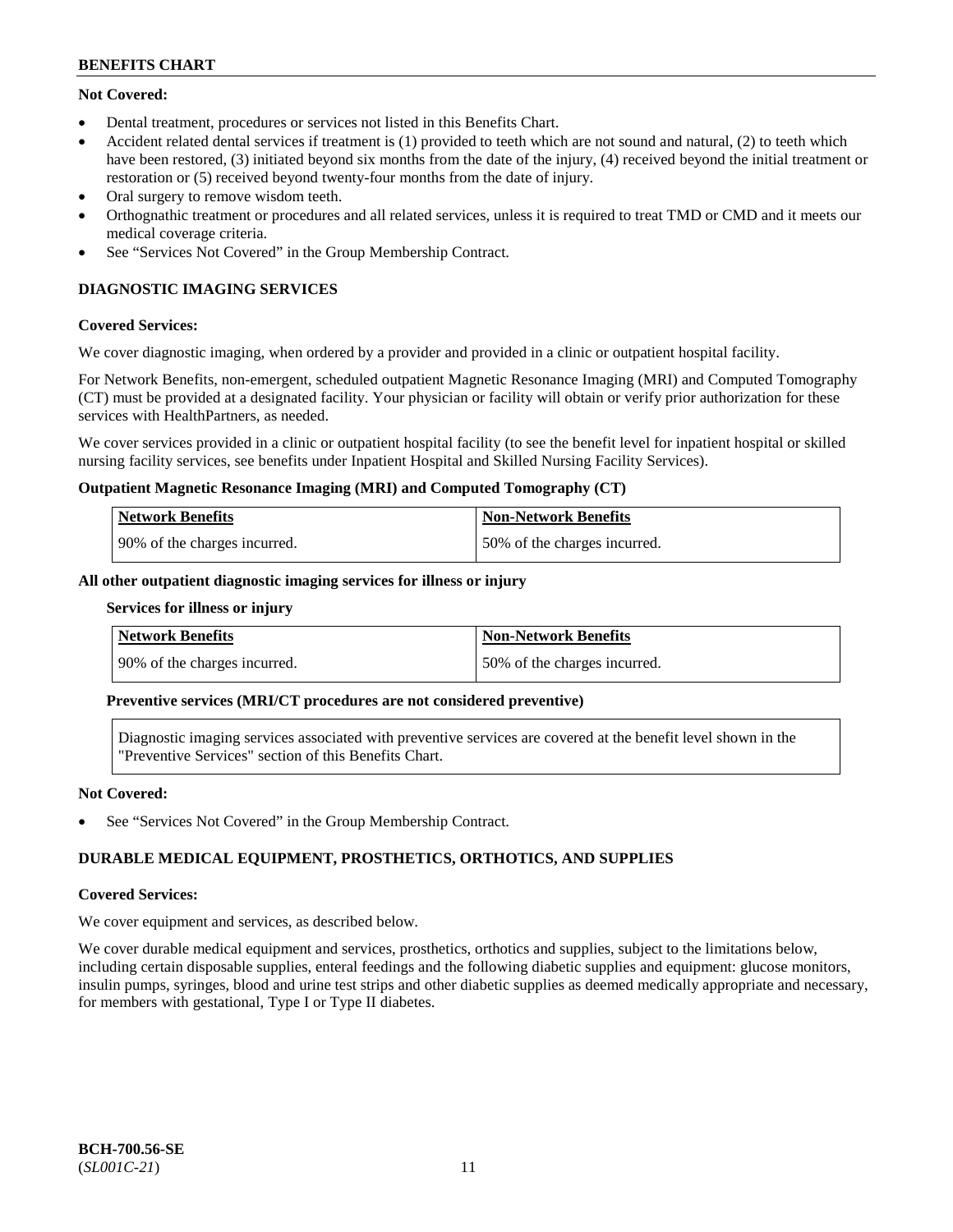External hearing aids (including osseointegrated or bone anchored) for members age 18 or younger who have hearing loss that is not correctable by other covered procedures. Coverage is limited to one basic, standard hearing aid for each ear every three years. A basic hearing aid is defined as a hearing device that consists of a microphone, amplifier, volume control, battery and receiver. It does not include upgrades above and beyond the functionality of a basic hearing aid, including but not limited to hearing improvements for group settings, background noise, Bluetooth/remote control functionality, or extended warranties. Charges for upgrades above the cost of a basic, standard hearing aid are not covered.

#### **Diabetic supplies purchased at a pharmacy**

| <b>Network Benefits</b>      | <b>Non-Network Benefits</b>  |
|------------------------------|------------------------------|
| 90% of the charges incurred. | 50% of the charges incurred. |

#### **Diabetic supplies purchased from a non-pharmacy provider**

| Network Benefits                                                     | <b>Non-Network Benefits</b>   |
|----------------------------------------------------------------------|-------------------------------|
| 90% of the charges incurred if purchased from an<br>approved vendor. | 150% of the charges incurred. |

#### **Special dietary treatment for Phenylketonuria (PKU) if it meets our medical coverage criteria**

| <b>Network Benefits</b>      | <b>Non-Network Benefits</b>  |
|------------------------------|------------------------------|
| 90% of the charges incurred. | 50% of the charges incurred. |

#### **Oral amino acid based elemental formula if it meets our medical coverage criteria**

| Network Benefits             | <b>Non-Network Benefits</b>  |
|------------------------------|------------------------------|
| 90% of the charges incurred. | 50% of the charges incurred. |

#### **All other durable medical equipment, prosthetics, orthotics and supplies**

| Network Benefits             | <b>Non-Network Benefits</b>  |
|------------------------------|------------------------------|
| 90% of the charges incurred. | 50% of the charges incurred. |

## **Limitations:**

Coverage of durable medical equipment is limited by the following:

- No more than a 93-day supply of diabetic supplies are covered and dispensed at a time.
- Payment will not exceed the cost of an alternate piece of equipment or service that is effective and medically necessary.
- Wigs for hair loss resulting from alopecia areata are limited to one per calendar year.
- For prosthetic benefits, other than hair prostheses (i.e., wigs) for hair loss resulting from alopecia areata and oral appliances for cleft lip and cleft palate, payment will not exceed the cost of an alternate piece of equipment or service that is effective, medically necessary and enables members to conduct standard activities of daily living.
- We reserve the right to determine if an item will be approved for rental vs. purchase.
- We require that certain diabetic supplies and equipment be purchased at a pharmacy.
- Diabetic supplies and equipment are limited to certain models and brands.
- Durable medical equipment and supplies must be obtained from or repaired by approved vendors.
- Covered services and supplies are based on established medical policies, which are subject to periodic review and modification by the medical or dental directors. Our coverage policy for diabetic supplies includes information on our required models and brands. These medical policies (medical coverage criteria) are available by calling Member Services or logging on to your "*my*HealthPartners" account a[t healthpartners.com.](https://www.healthpartners.com/hp/index.html)

## **Not Covered:**

Items that are not eligible for coverage include, but are not limited to:

- Replacement or repair of any covered items, if the items are (i) damaged or destroyed by misuse, abuse or carelessness, (ii) lost; or (iii) stolen.
- Duplicate or similar items.

**BCH-700.56-SE** (*SL001C-21*) 12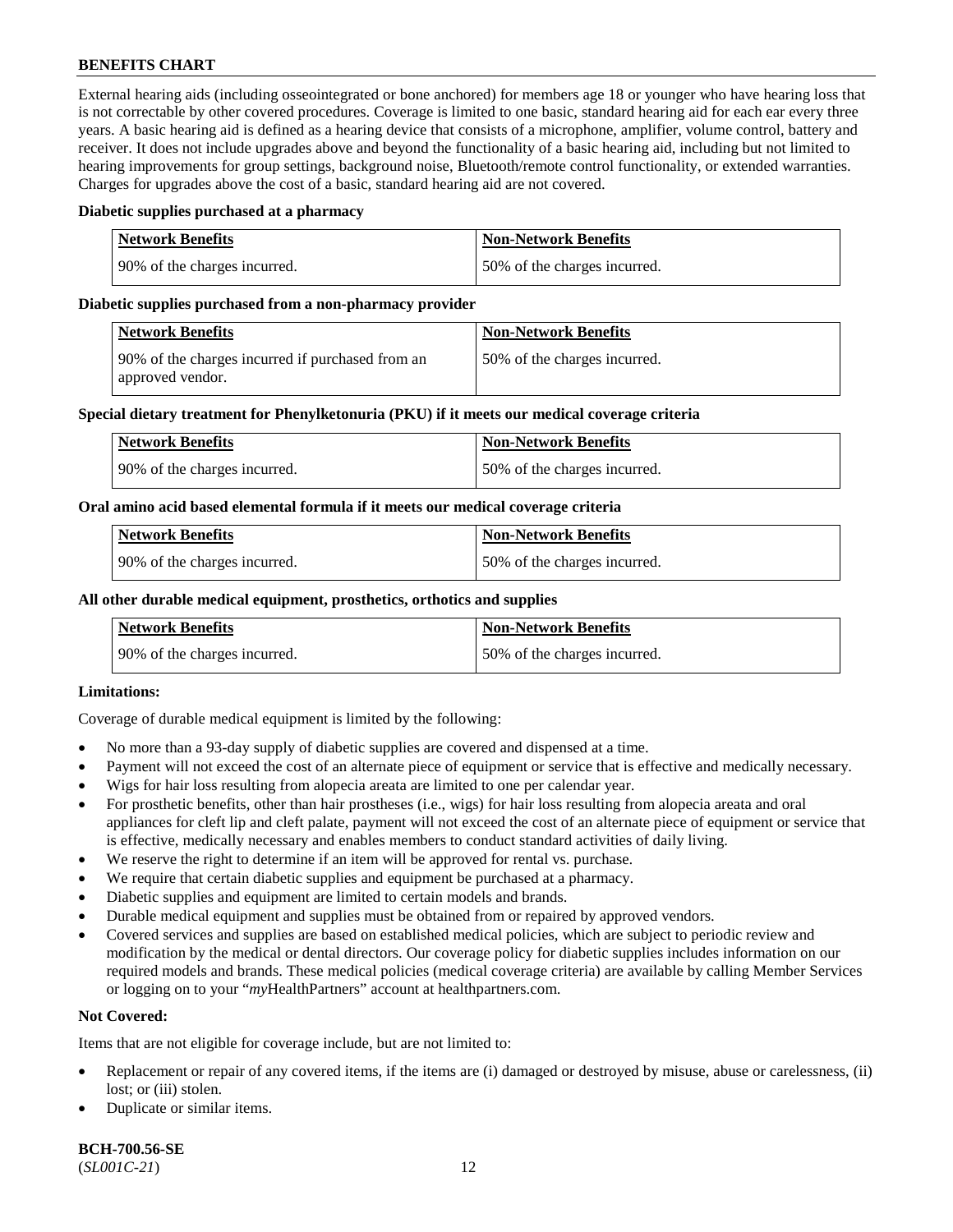- Labor and related charges for repair of any covered items which are more than the cost of replacement by an approved vendor.
- Sales tax, mailing, delivery charges, service call charges.
- Items that are primarily educational in nature or for hygiene, vocation, comfort, convenience or recreation.
- Communication aids or devices: equipment to create, replace or augment communication abilities including, but not limited to, speech processors, receivers, communication boards, or computer or electronic assisted communication.
- Hearing aids (implantable and external, including osseointegrated or bone anchored) and their fitting, except as specifically described in this Benefits Chart. This exclusion does not apply to cochlear implants.
- Eyeglasses, contact lenses and their fitting, measurement and adjustment, except as specifically described in this Benefits Chart.
- Hair prostheses (wigs), except as specifically described in this Benefits Chart.
- Household equipment which primarily has customary uses other than medical, such as, but not limited to, exercise cycles, air purifiers, central or unit air conditioners, water purifiers, non-allergenic pillows, mattresses or waterbeds.
- Household fixtures including, but not limited to, escalators or elevators, ramps, swimming pools and saunas.
- Modifications to the structure of the home including, but not limited to, wiring, plumbing or charges for installation of equipment.
- Vehicle, car or van modifications including, but not limited to, hand brakes, hydraulic lifts and car carrier.
- Rental equipment while owned equipment is being repaired by non-contracted vendors, beyond one month rental of medically necessary equipment.
- Other equipment and supplies, including but not limited to assistive devices, that we determine are not eligible for coverage.
- See "Services Not Covered" in the Group Membership Contract.

# **EMERGENCY AND URGENTLY NEEDED CARE SERVICES**

# **Covered Services:**

We cover services for emergency care and urgently needed care if the services are otherwise eligible for coverage under this Benefits Chart.

**Urgently Needed Care.** These are services to treat an unforeseen illness or injury, which are required in order to prevent a serious deterioration in your health, and which cannot be delayed until the next available clinic or office hours.

## **Urgently Needed care at clinics**

| <b>Network Benefits</b>                                                           | <b>Non-Network Benefits</b> |
|-----------------------------------------------------------------------------------|-----------------------------|
| 100% of the charges incurred, subject to a member<br>copayment of \$25 per visit. | See Network Benefits.       |

**Emergency Care.** These are services to treat: (1) the sudden, unexpected onset of illness or injury which, if left untreated or unattended until the next available clinic or office hours, would result in hospitalization, or (2) a condition requiring professional health services immediately necessary to preserve life or stabilize health.

When reviewing claims for coverage of emergency services, our medical director will take into consideration a reasonable layperson's belief that the circumstances required immediate medical care that could not wait until the next working day or next available clinic appointment. Emergency care also includes an immediate response service available on a 24-hour, sevenday-a-week basis for each child, or person, having a psychiatric crisis, a mental health crisis, or a mental health emergency.

## **Emergency care in a hospital emergency room, including professional services of a physician**

| <b>Network Benefits</b>                                                                   | <b>Non-Network Benefits</b> |
|-------------------------------------------------------------------------------------------|-----------------------------|
| 100% of the charges incurred, subject to a member<br>copayment of \$200 per visit.        | See Network Benefits.       |
| Emergency room copayment is waived if admitted for<br>the same condition within 24 hours. |                             |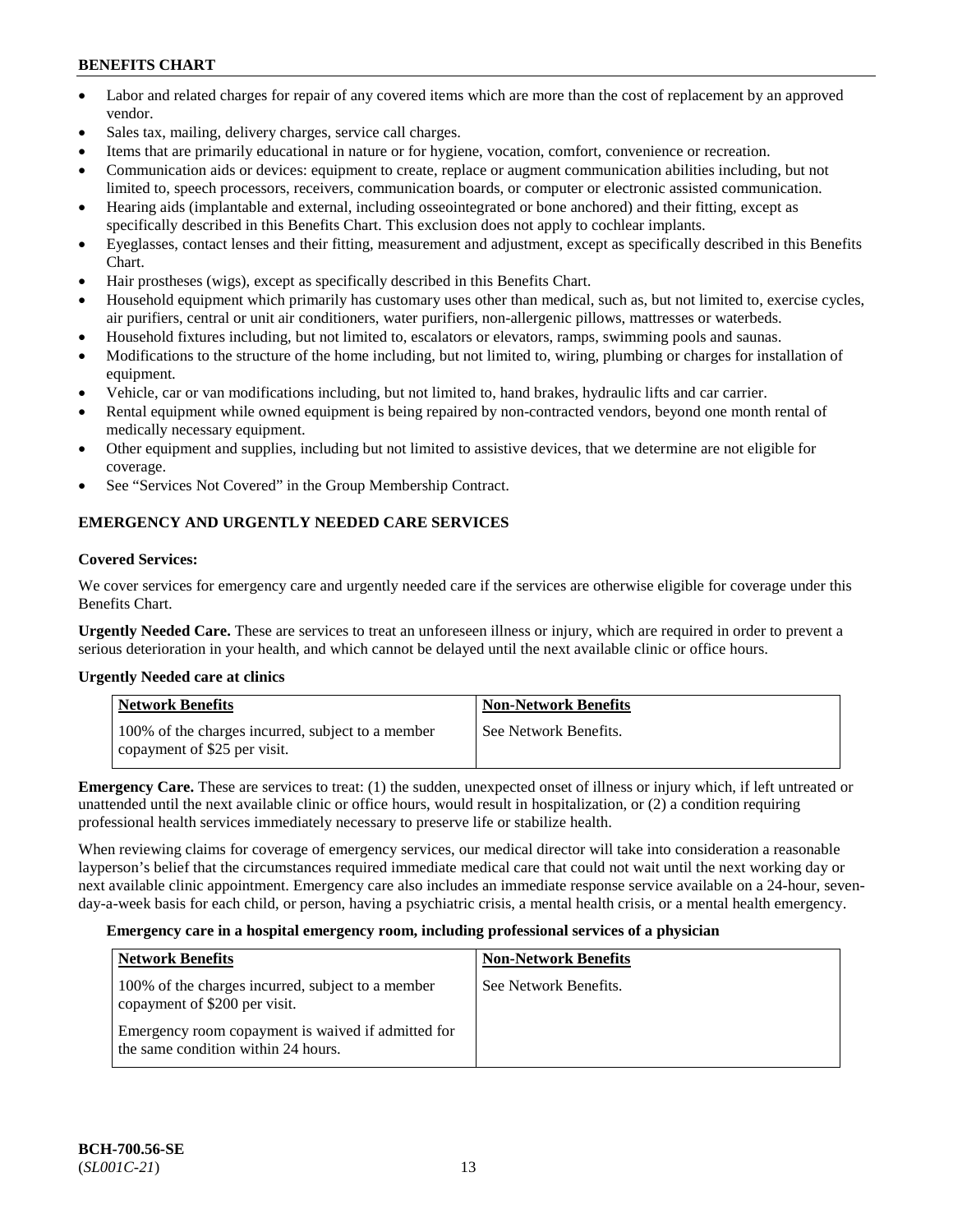#### **Inpatient emergency care in a hospital**

| <b>Network Benefits</b>      | <b>Non-Network Benefits</b> |
|------------------------------|-----------------------------|
| 90% of the charges incurred. | See Network Benefits.       |

#### **Not Covered:**

See "Services Not Covered" in the Group Membership Contract.

## **GENE THERAPY**

#### **Covered Services:**

We cover gene therapy treatment that meets our current medical coverage criteria.

| <b>Network Benefits</b>                                                                                                                                                                                 | <b>Non-Network Benefits</b> |
|---------------------------------------------------------------------------------------------------------------------------------------------------------------------------------------------------------|-----------------------------|
| Coverage level is same as corresponding Network<br>Benefit, depending on type of service provided, such as<br>Office Visits for Illness or Injury, Inpatient or<br><b>Outpatient Hospital Services.</b> | No Coverage.                |

#### **Limitations:**

- Gene therapy must be provided by a designated provider.
- Specific types of gene therapy are limited to therapies and conditions specified in our medical coverage criteria.

#### **Not Covered:**

• See "Services Not Covered" in the Group Membership Contract.

# **HEALTH EDUCATION**

## **Covered Services:**

We cover education for preventive services and education for the management of chronic health problems (such as diabetes).

| <b>Network Benefits</b>       | <b>Non-Network Benefits</b>  |
|-------------------------------|------------------------------|
| 100% of the charges incurred. | 50% of the charges incurred. |

## **Not Covered:**

See "Services Not Covered" in the Group Membership Contract.

# **HOME-BASED COMPREHENSIVE HEALTH RISK ASSESSMENT**

#### **Covered Services:**

If you meet our criteria for coverage, you may qualify for our home-based comprehensive health risk assessment program. The program covers a health assessment with a designated nurse practitioner.

| Network Benefits              | <b>Non-Network Benefits</b> |
|-------------------------------|-----------------------------|
| 100% of the charges incurred. | No Coverage.                |

#### **Not Covered:**

See "Services Not Covered" in the Group Membership Contract.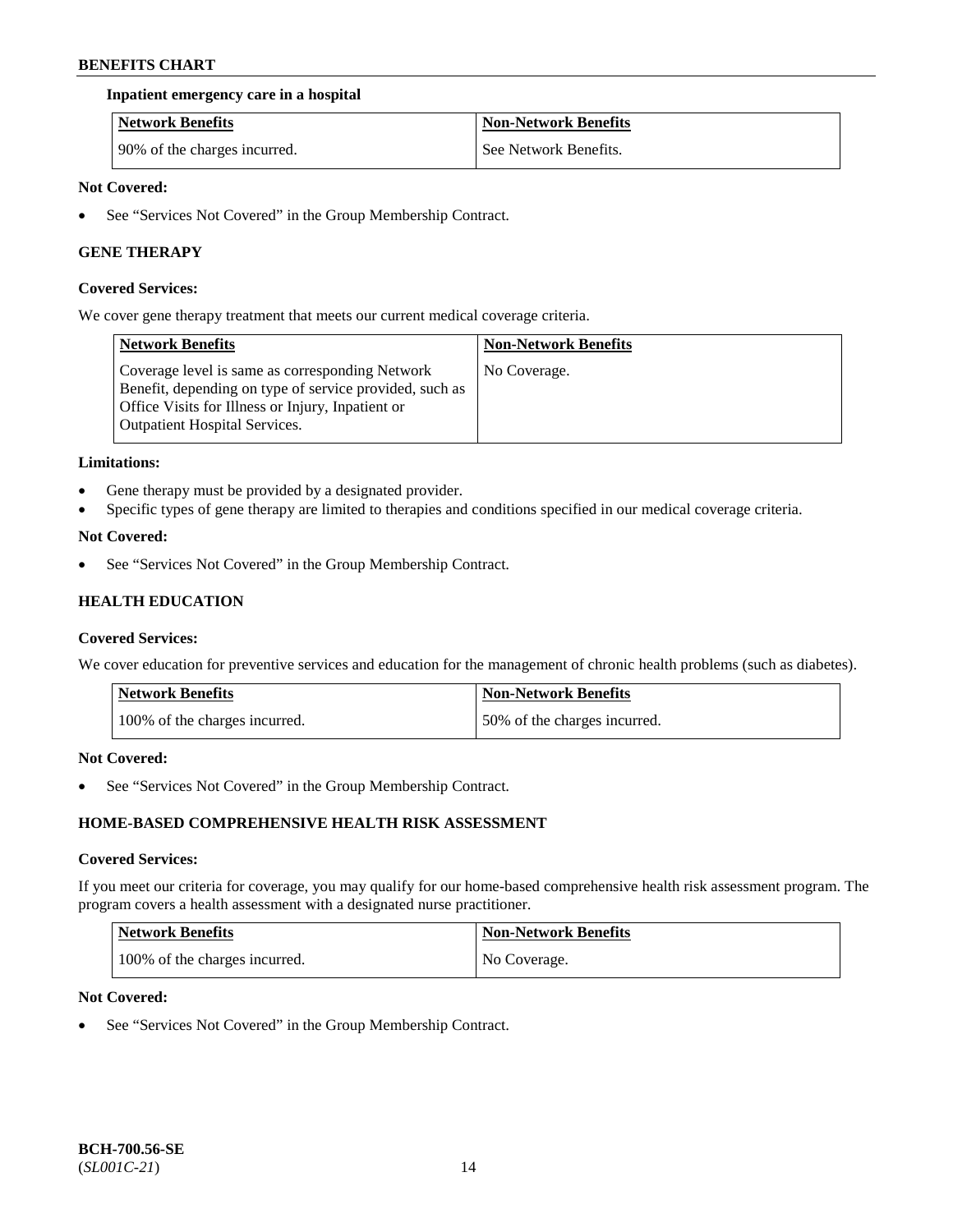# **HOME HEALTH SERVICES**

## **Covered Services:**

We cover skilled nursing services, physical therapy, occupational therapy, speech therapy, respiratory therapy and other therapeutic services, non-routine prenatal and postnatal services, routine postnatal well child visits (as described in the Medical Coverage Criteria), phototherapy services for newborns, home health aide services and other eligible home health services when provided in your home, if you are homebound (i.e., unable to leave home without considerable effort due to a medical condition. Lack of transportation does not constitute homebound status). For phototherapy services for newborns and high risk pre-natal services, supplies and equipment are included.

We cover total parenteral nutrition/intravenous ("TPN/IV") therapy, equipment, supplies and drugs in connection with IV therapy. IV line care kits are covered under Durable Medical Equipment.

You do not need to be homebound to receive total parenteral nutrition/intravenous ("TPN/IV") therapy.

We cover palliative care benefits. Palliative care includes symptom management, education and establishing goals of care. We waive the requirement that you be homebound for a limited number of home visits for palliative care (as shown in the Benefits Chart), if you have a life-threatening, non-curable condition which has a prognosis of survival of two years or less. Additional palliative care visits are eligible under the home health services benefit if you are homebound and meet all other requirements defined in this section.

Home health services are eligible and covered only when:

- medically necessary; and
- provided as rehabilitative care, terminal care or maternity care; and
- ordered by a physician, and included in the written home care plan.

## **Physical therapy, occupational therapy, speech therapy, respiratory therapy, home health aide services and palliative care**

| <b>Network Benefits</b>                                                                                                                                                                                                                                       | <b>Non-Network Benefits</b>  |
|---------------------------------------------------------------------------------------------------------------------------------------------------------------------------------------------------------------------------------------------------------------|------------------------------|
| 100% of the charges incurred, subject to a member<br>copayment of \$25 per visit.                                                                                                                                                                             | 50% of the charges incurred. |
| If more than one home health visit occurs in a day, a<br>separate copayment applies to each. For example, if an<br>occupational therapist and a physical therapist visit a<br>member in the same day, a separate copayment will be<br>charged for each visit. |                              |

#### **TPN/IV therapy, skilled nursing services, non-routine prenatal/postnatal services, and phototherapy**

| <b>Network Benefits</b>       | <b>Non-Network Benefits</b>  |
|-------------------------------|------------------------------|
| 100% of the charges incurred. | 50% of the charges incurred. |

Each 24-hour visit (or shifts of up to 24-hour visits) equals one visit and counts toward the Maximum visits for all other services shown below. Any visit that lasts less than 24 hours, regardless of the length of the visit, will count as one visit toward the Maximum visits for all other services shown below. All visits must be medically necessary and benefit eligible.

#### **Routine postnatal well child visits**

| <b>Network Benefits</b>       | <b>Non-Network Benefits</b>  |
|-------------------------------|------------------------------|
| 100% of the charges incurred. | 50% of the charges incurred. |

#### **Maximum visits for palliative care**

If you are eligible to receive palliative care in the home and you are not homebound, there is a maximum of 12 visits per calendar year.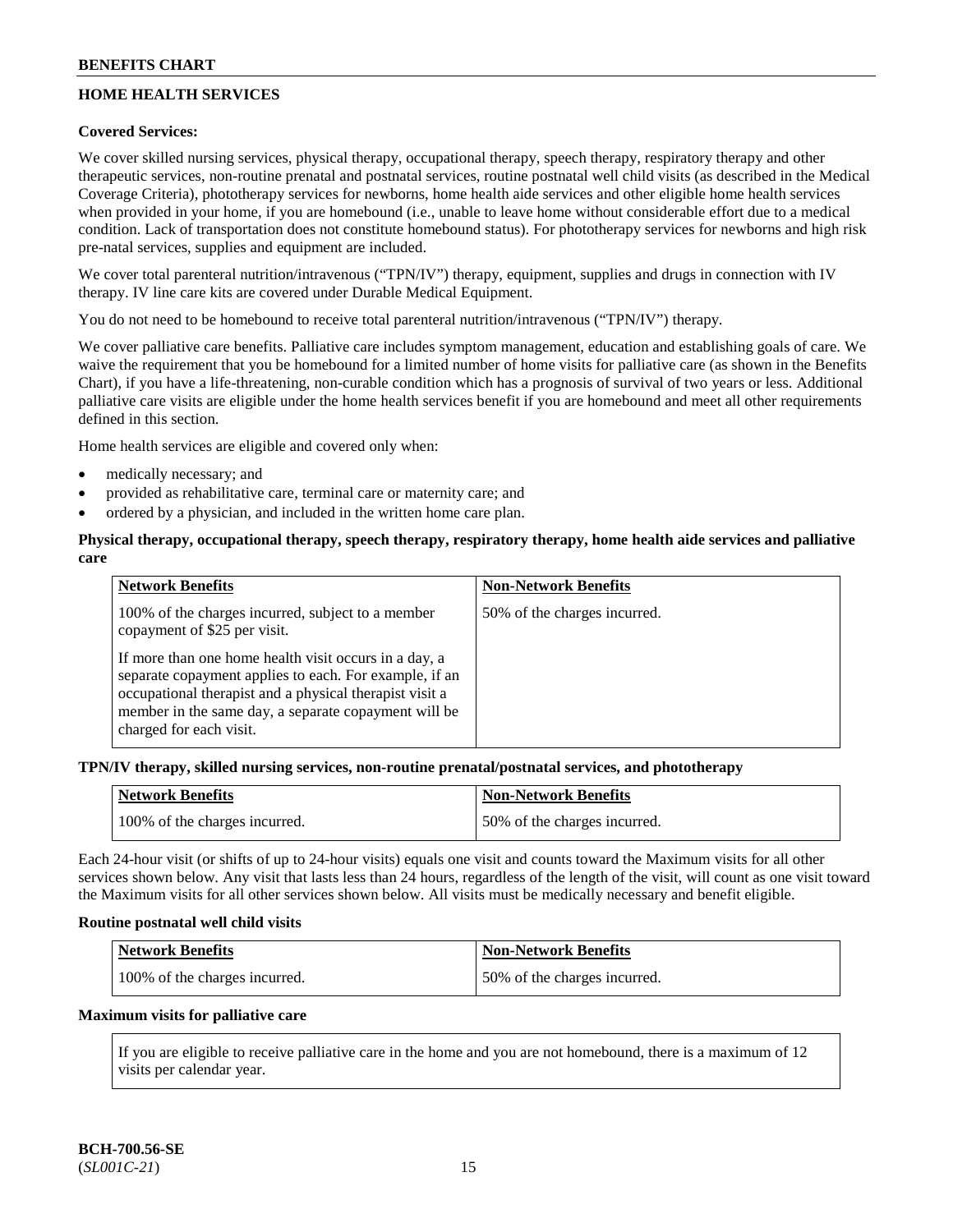#### **Maximum visits for all other services**

| <b>Network Benefits</b>       | <b>Non-Network Benefits</b>  |
|-------------------------------|------------------------------|
| 120 visits per calendar year. | 60 visits per calendar year. |

Each visit provided under the Network Benefits and Non-Network Benefits counts toward the maximums shown under all Maximum visits sections. The routine postnatal well child visit does not count toward the visit limit.

#### **Limitations:**

- Home health services are not provided as a substitute for a primary caregiver in the home or as relief (respite) for a primary caregiver in the home. We will not reimburse family members or residents in your home for the above services.
- A service shall not be considered a skilled nursing service merely because it is performed by, or under the direct supervision of, a licensed nurse. Where a service (such as tracheotomy suctioning or ventilator monitoring) or like services, can be safely and effectively performed by a non-medical person (or self-administered), without the direct supervision of a licensed nurse, the service shall not be regarded as a skilled nursing service, whether or not a skilled nurse actually provides the service. The unavailability of a competent person to provide a non-skilled service shall not make it a skilled service when a skilled nurse provides it. Only the skilled nursing component of so-called "blended" services (i.e. services which include skilled and non-skilled components) are covered under this Benefits Chart.

#### **Not Covered:**

- Financial or legal counseling services.
- Housekeeping or meal services in your home.
- Private duty nursing services. This exclusion does not apply if covered person is also covered under Medical Assistance under 256B.0625, subdivision 7, with the exception of section 256B.0654 subdivision 4.
- Services provided by a family member or enrollee, or a resident in the enrollee's home.
- Vocational rehabilitation and recreational or educational therapy. Recreation therapy is therapy provided solely for the purpose of recreation, including but not limited to: (a) requests for physical therapy or occupational therapy to improve athletic ability, and (b) braces or guards to prevent sports injuries.
- See "Services Not Covered" in the Group Membership Contract.

## **HOME HOSPICE SERVICES**

#### **Applicable Definitions:**

**Part-time.** This is up to two hours of service per day, more than two hours is considered continuous care.

**Continuous Care.** This is from two to twelve hours of service per day provided by a registered nurse, licensed practical nurse, or home health aide, during a period of crisis in order to maintain a terminally ill patient at home.

**Appropriate Facility.** This is a nursing home, hospice residence, or other inpatient facility.

**Custodial Care Related to Hospice Services.** This means providing assistance in the activities of daily living and the care needed by a terminally ill patient which can be provided by primary caregiver (i.e., family member or friend) who is responsible for the patient's home care.

#### **Covered Services:**

**Home Hospice Program.** We cover the services described below if you are terminally ill and accepted as a home hospice program participant. You must meet the eligibility requirements of the program, and elect to receive services through the home hospice program. The services will be provided in your home, with inpatient care available when medically necessary as described below. If you elect to receive hospice services, you do so in lieu of curative treatment for your terminal illness for the period you are enrolled in the home hospice program.

**Eligibility:** In order to be eligible to be enrolled in the home hospice program, you must: (1) be a terminally ill patient (prognosis of six months or less); (2) have chosen a palliative treatment focus (i.e., emphasizing comfort and supportive services rather than treatment attempting to cure the disease or condition); and (3) continue to meet the terminally ill prognosis as reviewed by our medical director or his or her designee over the course of care. You may withdraw from the home hospice program at any time.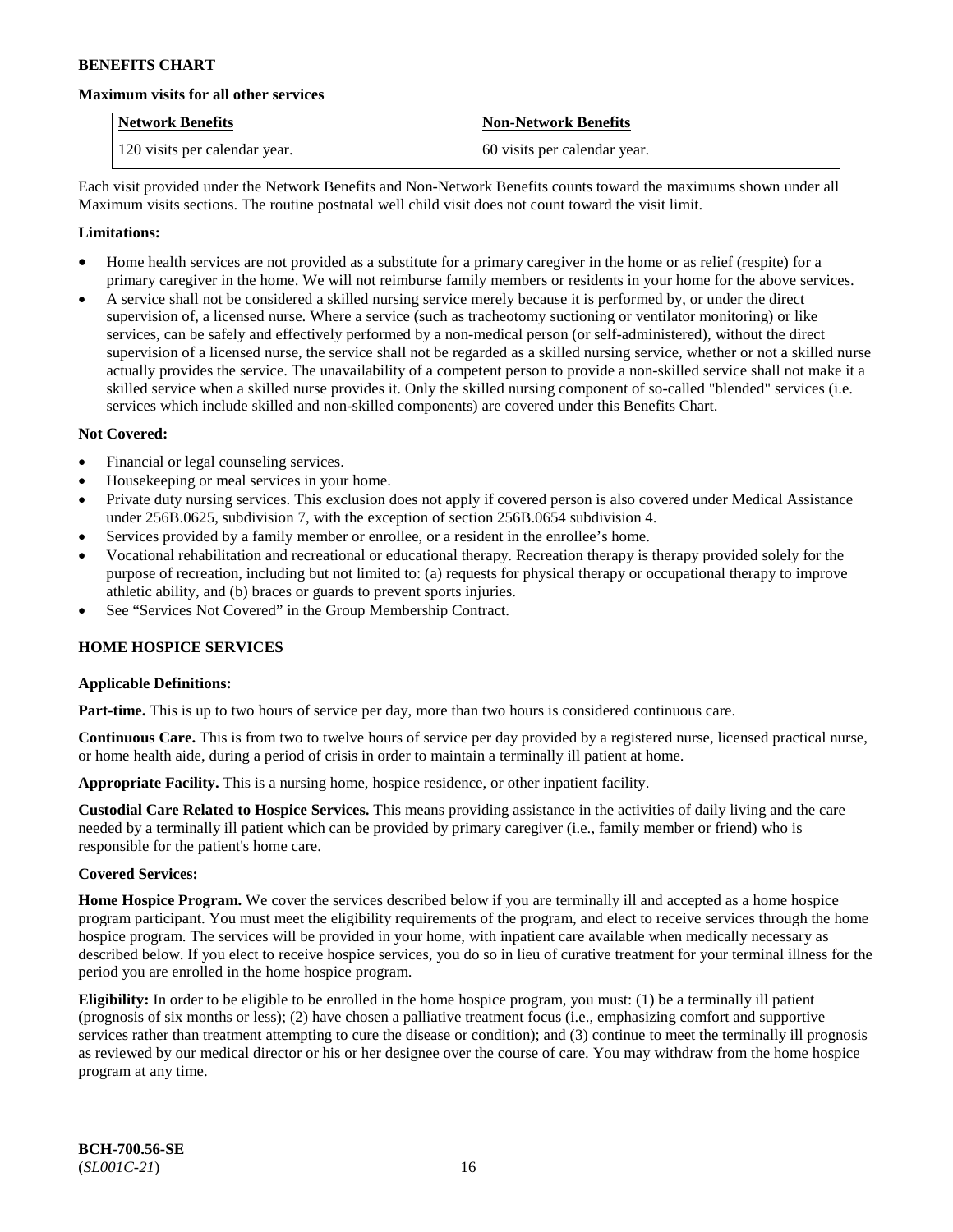**Eligible Services:** Hospice services include the following services provided in accordance with an approved hospice treatment plan.

- Home Health Services:
	- o Part-time care provided in your home by an interdisciplinary hospice team (which may include a physician, nurse, social worker, and spiritual counselor) and medically necessary home health services are covered.
	- o One or more periods of continuous care in your home or in a setting which provides day care for pain or symptom management, when medically necessary, will be covered.
- Inpatient Services: We cover medically necessary inpatient services.
- Other Services:
	- o Respite care is covered for care in your home or in an appropriate facility, to give your primary caregivers (i.e., family members or friends) rest and/or relief when necessary in order to maintain a terminally ill patient at home.
	- o Medically necessary medications for pain and symptom management.
	- Semi-electric hospital beds and other durable medical equipment are covered.
	- o Emergency and non-emergency care is covered.

| <b>Network Benefits</b>       | Non-Network Benefits         |
|-------------------------------|------------------------------|
| 100% of the charges incurred. | 50% of the charges incurred. |

Respite care is limited to 5 days per episode, and respite care and continuous care combined are limited to 30 days.

#### **Not Covered:**

- Financial or legal counseling services.
- Housekeeping or meal services in your home.
- Custodial or maintenance care related to hospice services, whether provided in the home or in a nursing home.
- Any service not specifically described as covered services under this home hospice services benefits.
- Any services provided by members of your family or residents in your home.
- See "Services Not Covered" in the Group Membership Contract.

## **HOSPITAL AND SKILLED NURSING FACILITY SERVICES**

#### **Covered Services:**

We cover services as described below.

#### **Medical or Surgical Hospital Services**

**Inpatient Hospital Services:** We cover the following medical or surgical services, for the treatment of acute illness or injury, which require the level of care only provided in an acute care facility. These services must be authorized by a physician.

Inpatient hospital services include: room and board; the use of operating or maternity delivery rooms; intensive care facilities; newborn nursery facilities; general nursing care, anesthesia, laboratory and diagnostic imaging services, radiation therapy, physical therapy, prescription drugs or other medications administered during treatment, blood and blood products (unless replaced), and blood derivatives, and other diagnostic or treatment related hospital services; physician and other professional medical and surgical services provided while in the hospital, including gender reassignment surgery that meets medical coverage criteria.

We cover up to 120 hours of services provided by a private duty nurse or personal care assistant who has provided home care services to a ventilator-dependent patient, solely for the purpose of assuring adequate training of the hospital staff to communicate with that patient.

Services for items for personal convenience, such as television rental, are not covered.

We cover, following a vaginal delivery, a minimum of 48 hours of inpatient care for the mother and newborn child. We cover, following a caesarean section delivery, a minimum of 96 hours of inpatient care for the mother and newborn child. If the duration of inpatient care is less than these minimums, we also cover a minimum of one home visit by a registered nurse for post-delivery care, within four days of discharge of the mother and newborn child. Services provided by the registered nurse include, but are not limited to, parent education, assistance and training in breast and bottle feeding, and conducting any necessary and appropriate clinical tests. We shall not provide any compensation or other non-medical remuneration to encourage a mother and newborn to leave inpatient care before the duration minimums specified.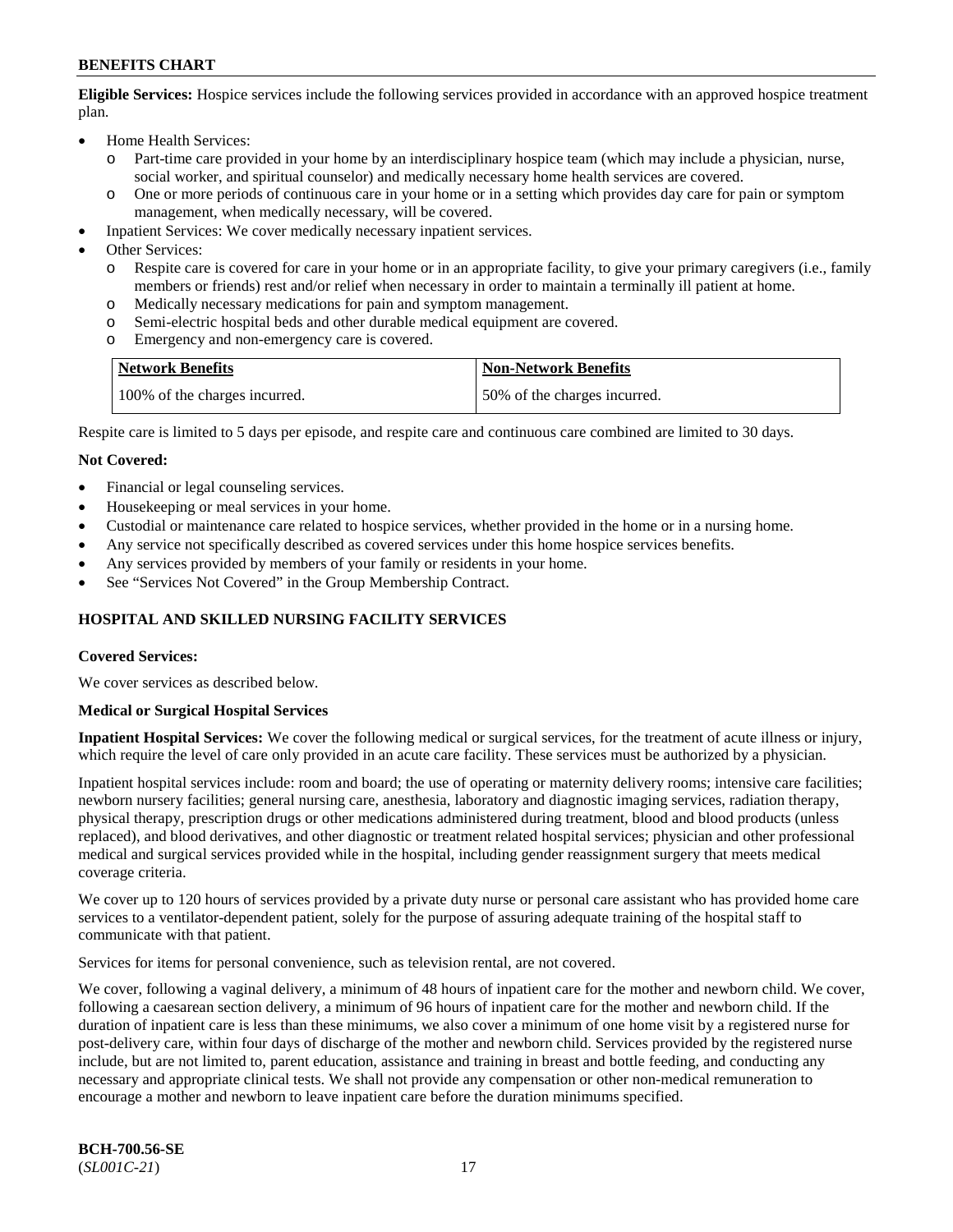Group health plans and health insurance issuers generally may not, under Federal law, restrict benefits for any hospital length of stay in connection with childbirth for the mother of newborn child to less than 48 hours following a vaginal delivery, or less than 96 hours following a caesarean section. However, Federal law generally does not prohibit the mother's or newborn's attending provider, after consulting with the mother, from discharging the mother or her newborn earlier than 48 hours (or 96 hours as applicable). In any case plans and issuers may not, under Federal law, require that a provider obtain authorization from the plan or the insurance issuer for prescribing a length of stay not in excess of 48 hours (or 96 hours).

| Network Benefits             | <b>Non-Network Benefits</b>  |
|------------------------------|------------------------------|
| 90% of the charges incurred. | 50% of the charges incurred. |

Each member's admission or confinement, including that of a newborn child, is separate and distinct from the admission or confinement of any other member.

**Outpatient Hospital, Ambulatory Care or Surgical Facility Services:** We cover the following medical and surgical services, for diagnosis or treatment of illness or injury on an outpatient basis. These services must be authorized by a physician.

Outpatient services include: use of operating rooms, maternity delivery rooms or other outpatient departments, rooms or facilities; and the following outpatient services: general nursing care, anesthesia, laboratory and diagnostic imaging services, radiation therapy, physical therapy, drugs administered during treatment, blood and blood products (unless replaced), and blood derivatives, and other diagnostic or treatment related outpatient services; physician and other professional medical and surgical services provided while an outpatient, including gender reassignment surgery that meets medical coverage criteria.

For Network Benefits, non-emergent, scheduled outpatient Magnetic Resonance Imaging (MRI) and Computed Tomography (CT) must be provided at a designated facility. Your physician and facility will obtain or verify authorization for these services with HealthPartners, as needed.

To see the benefit level for diagnostic imaging services, laboratory services and physical therapy, see benefits under Diagnostic Imaging Services, Laboratory Services and Physical Therapy in this Benefits Chart.

| Network Benefits             | <b>Non-Network Benefits</b>  |
|------------------------------|------------------------------|
| 90% of the charges incurred. | 50% of the charges incurred. |

## **Skilled Nursing Facility Care**

We cover room and board, daily skilled nursing and related ancillary services for post-acute treatment and rehabilitative care of illness or injury that meets medical coverage criteria.

| <b>Network Benefits</b>                       | <b>Non-Network Benefits</b>                   |
|-----------------------------------------------|-----------------------------------------------|
| 90% of the charges incurred.                  | 50% of the charges incurred.                  |
| Limited to 120 day maximum per calendar year. | Limited to 120 day maximum per calendar year. |

Each day of services provided under the Network Benefits and Non-Network Benefits combined, counts toward the maximums shown above.

## **Not Covered:**

- Services for items for personal convenience, such as television rental.
- See "Services Not Covered" in the Group Membership Contract.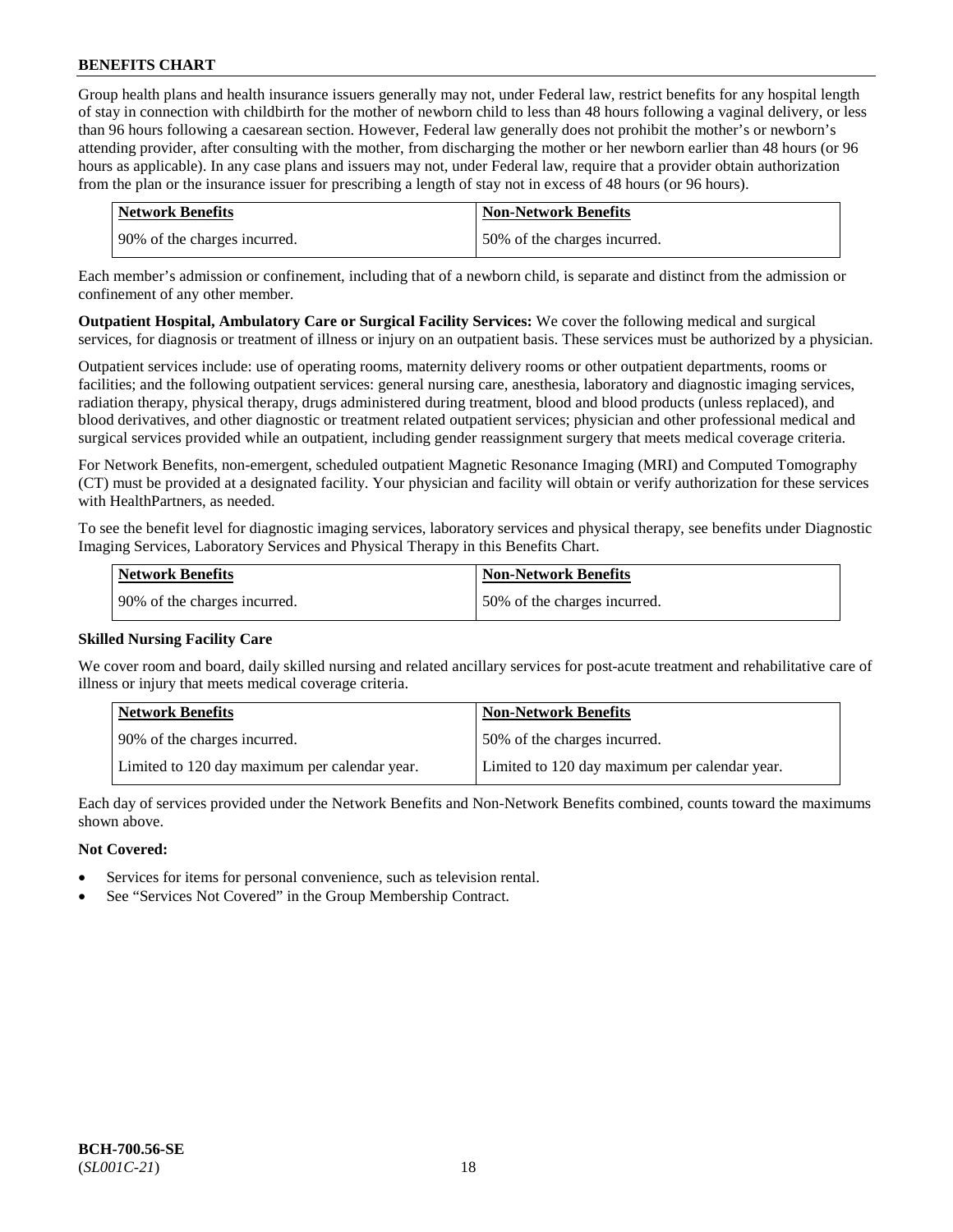# **INFERTILITY SERVICES**

## **Covered Services:**

We cover the diagnosis of infertility. These services include diagnostic procedures and tests provided in connection with an infertility evaluation, office visits and consultations to diagnose infertility.

| <b>Network Benefits</b>       | <b>Non-Network Benefits</b>  |
|-------------------------------|------------------------------|
| 190% of the charges incurred. | 50% of the charges incurred. |

Coverage is limited to office visits and consultations to diagnose infertility. Treatment is not covered.

# **Not Covered:**

- Treatment of infertility, including but not limited to, office visits, laboratory and diagnostic imaging services and drugs for the treatment of infertility; assisted reproduction, including, but not limited to gamete intrafallopian tube transfer (GIFT), zygote intrafallopian tube transfer (ZIFT) intracytoplasmic sperm injection (ICSI), and/or in-vitro fertilization (IVF), and all charges associated with such procedures; reversal of sterilization; artificial insemination; and sperm, ova or embryo acquisition, retrieval or storage; however, we do cover office visits and consultations to diagnose infertility.
- Services related to the establishment of surrogate pregnancy and fees for a surrogate.
- See "Services Not Covered" in the Group Membership Contract.

# **LABORATORY SERVICES**

#### **Covered Services:**

We cover laboratory tests when ordered by a provider and provided in a clinic or outpatient hospital facility.

To see the benefit level for inpatient hospital or skilled nursing facility services, see benefits under Inpatient Hospital and Skilled Nursing Facility Services in this Benefits Chart.

**Prostate-specific antigen (PSA) test coverage.** We cover prostate cancer screening for men 40 years of age or over who are symptomatic or in a high-risk category and for all men 50 years of age or older. Coverage includes a prostate-specific antigen blood test and a digital rectal examination.

| <b>Network Benefits</b>       | <b>Non-Network Benefits</b>  |
|-------------------------------|------------------------------|
| 100% of the charges incurred. | 50% of the charges incurred. |

#### **All other laboratory services**

#### **Services for illness or injury**

| Network Benefits              | <b>Non-Network Benefits</b>  |
|-------------------------------|------------------------------|
| 100% of the charges incurred. | 50% of the charges incurred. |

## **Preventive Services**

Laboratory services associated with preventive services are covered at the benefit level shown in the "Preventive Services" section of this Benefits Chart.

#### **Not Covered:**

See "Services Not Covered" in the Group Membership Contract.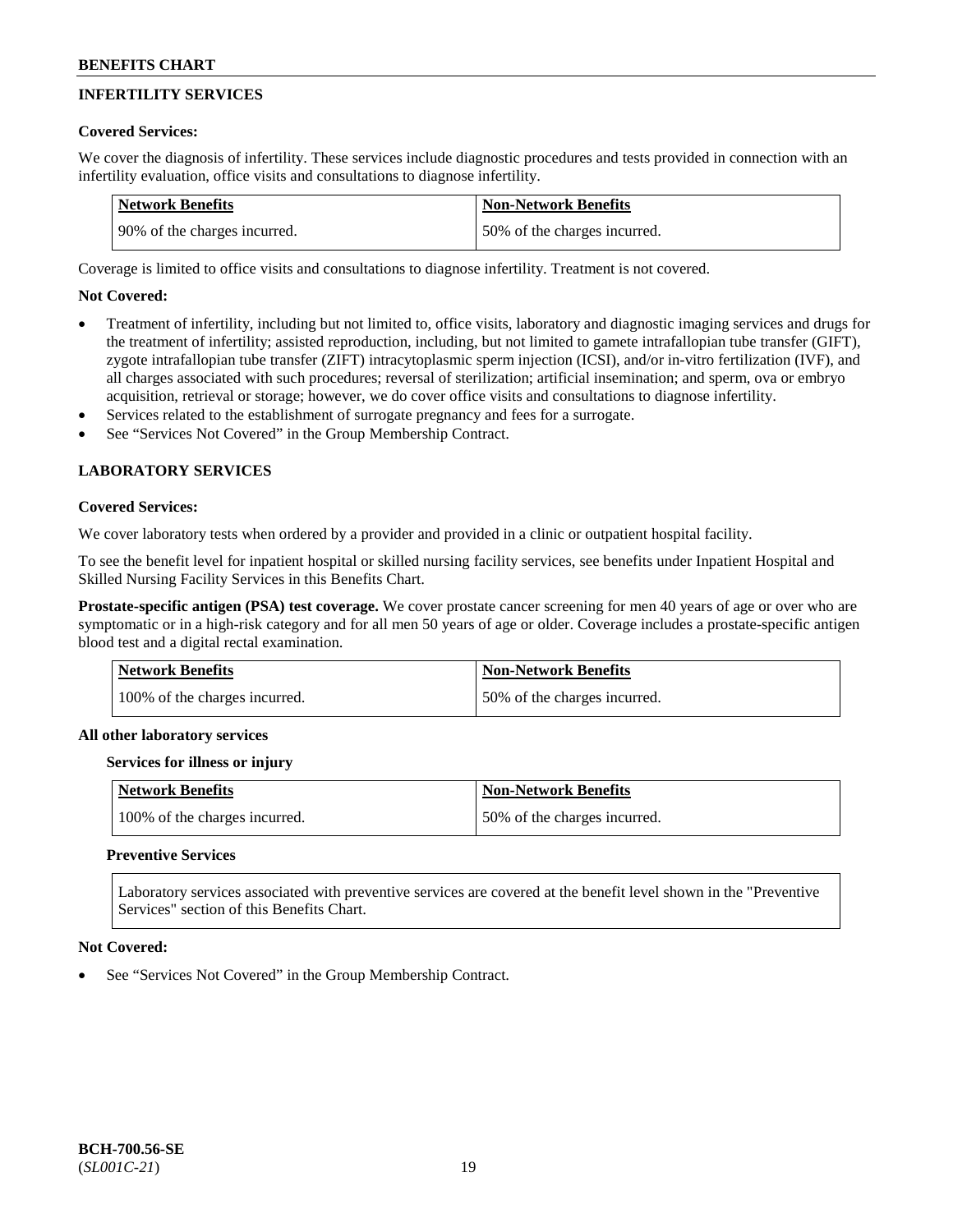# **LYME DISEASE SERVICES**

## **Covered Services:**

We cover services for the treatment of Lyme disease.

| <b>Network Benefits</b>                                | <b>Non-Network Benefits</b>                                  |
|--------------------------------------------------------|--------------------------------------------------------------|
| Coverage level is same as corresponding Network        | Coverage level is same as corresponding Non-Network          |
| Benefit, depending on type of service provided such as | Benefit, depending on type of service provided, such as      |
| Office Visits for Illness or Injury, Inpatient or      | Office Visits for Illness or Injury, Inpatient or Outpatient |
| <b>Outpatient Hospital Services.</b>                   | Hospital Services.                                           |

## **Not Covered:**

See "Services Not Covered" in the Group Membership Contract.

# **MASTECTOMY RECONSTRUCTION BENEFIT**

# **Covered Services:**

We cover reconstruction of the breast on which the mastectomy has been performed; surgery and reconstruction of the other breast to produce symmetrical appearance, and prostheses and physical complications of all stages of mastectomy, including lymphedemas.

| <b>Network Benefits</b>                                                                                                                                                                                 | <b>Non-Network Benefits</b>                                                                                                                                                                                 |
|---------------------------------------------------------------------------------------------------------------------------------------------------------------------------------------------------------|-------------------------------------------------------------------------------------------------------------------------------------------------------------------------------------------------------------|
| Coverage level is same as corresponding Network<br>Benefit, depending on type of service provided, such as<br>Office Visits for Illness or Injury, Inpatient or<br><b>Outpatient Hospital Services.</b> | Coverage level is same as corresponding Non-Network<br>Benefit, depending on type of service provided, such as<br>Office Visits for Illness or Injury, Inpatient or<br><b>Outpatient Hospital Services.</b> |
|                                                                                                                                                                                                         |                                                                                                                                                                                                             |

## **Not Covered:**

See "Services Not Covered" in the Group Membership Contract.

# **MEDICATION THERAPY DISEASE MANAGEMENT PROGRAM**

## **Covered Services:**

If you meet our criteria for coverage, you may qualify for our Medication Therapy Disease Management Program.

The program covers consultations with a designated pharmacist.

Covered services are based on established medical policies, which are subject to periodic review and modification by the medical directors. These medical policies (medical coverage criteria) are available online at [healthpartners.com](https://www.healthpartners.com/hp/index.html) or by calling Member Services.

| Network Benefits              | Non-Network Benefits |
|-------------------------------|----------------------|
| 100% of the charges incurred. | No Coverage.         |

# **Not Covered:**

See "Services Not Covered" in the Group Membership Contract.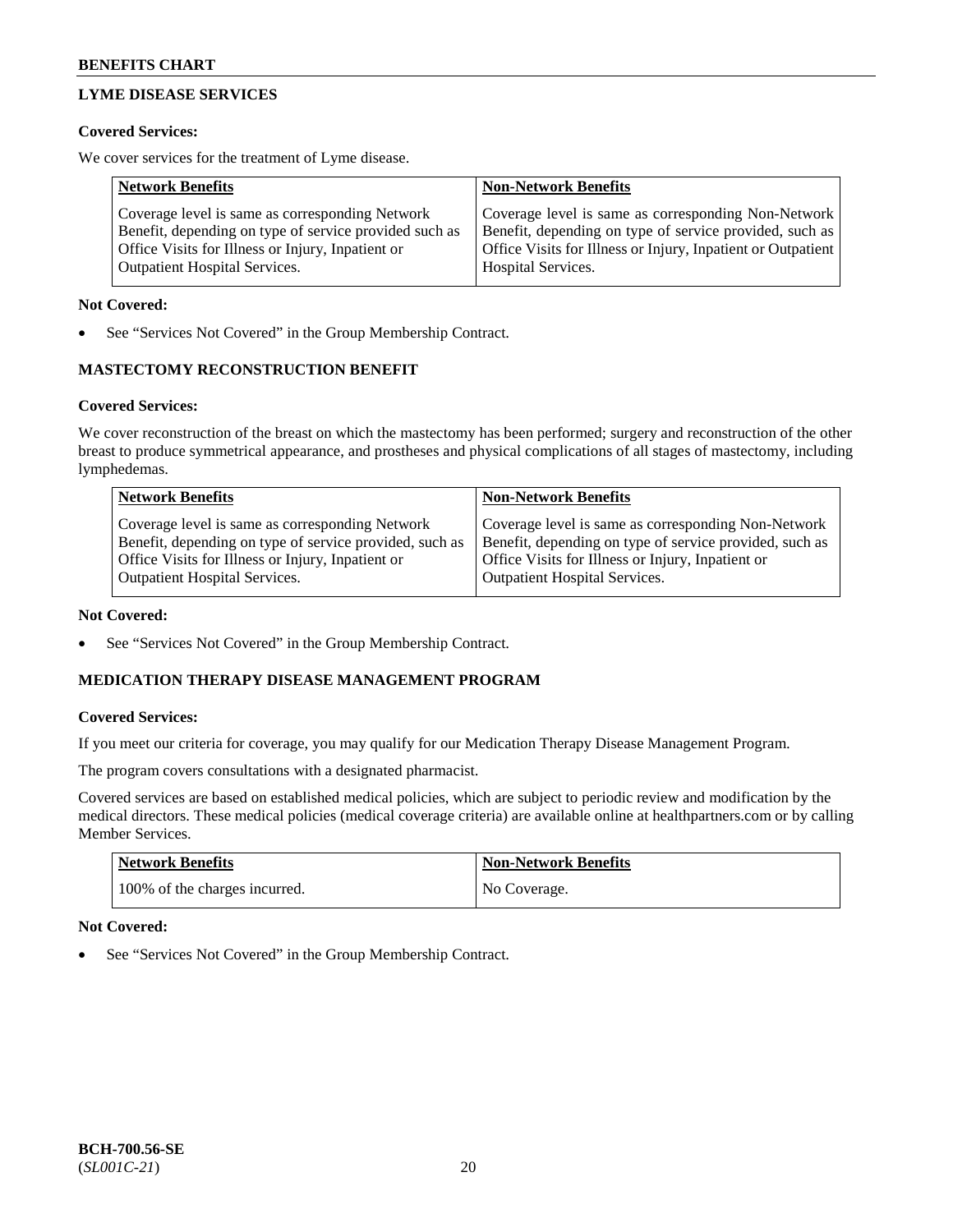# **OFFICE VISITS FOR ILLNESS OR INJURY**

## **Covered Services:**

We cover the following when medically necessary: professional medical and surgical services and related supplies, including biofeedback, of physicians and other health care providers; blood and blood products (unless replaced) and blood derivatives.

We cover diagnosis and treatment of illness or injury to the eyes. Where contact or eyeglass lenses are prescribed as medically necessary for the post-operative treatment of cataracts or for the treatment of aphakia, or keratoconus, we cover the initial evaluation, lenses and fitting. Members must pay for lens replacement beyond the initial pair.

We also provide coverage for the initial physical evaluation of a child if it is ordered by a Minnesota juvenile court.

## **Office Visits**

| Network Benefits                                                                  | <b>Non-Network Benefits</b>  |
|-----------------------------------------------------------------------------------|------------------------------|
| 100% of the charges incurred, subject to a member<br>copayment of \$25 per visit. | 50% of the charges incurred. |

## **Convenience clinics**

| <b>Network Benefits</b>                                                           | <b>Non-Network Benefits</b>   |
|-----------------------------------------------------------------------------------|-------------------------------|
| 100% of the charges incurred, subject to a member<br>copayment of \$10 per visit. | 150% of the charges incurred. |

#### **Scheduled telephone visits**

| <b>Network Benefits</b>                                                           | <b>Non-Network Benefits</b>  |
|-----------------------------------------------------------------------------------|------------------------------|
| 100% of the charges incurred, subject to a member<br>copayment of \$10 per visit. | 50% of the charges incurred. |

#### **E-visits**

#### **Access to online care through virtuwell at [virtuwell.com](https://www.virtuwell.com/)**

| <b>Network Benefits</b>       | <b>Non-Network Benefits</b> |
|-------------------------------|-----------------------------|
| 100% of the charges incurred. | Not Applicable.             |

#### **All other E-visits**

| <b>Network Benefits</b>                                                           | <b>Non-Network Benefits</b>  |
|-----------------------------------------------------------------------------------|------------------------------|
| 100% of the charges incurred, subject to a member<br>copayment of \$10 per visit. | 50% of the charges incurred. |

#### **Injections administered in a physician's office, other than immunizations**

#### **Allergy injections**

| Network Benefits                                                                           | <b>Non-Network Benefits</b>  |
|--------------------------------------------------------------------------------------------|------------------------------|
| 100% of the charges incurred, subject to a member<br>copayment of \$2 per date of service. | 50% of the charges incurred. |

## **All other injections**

| <b>Network Benefits</b>                                                                    | <b>Non-Network Benefits</b>  |
|--------------------------------------------------------------------------------------------|------------------------------|
| 100% of the charges incurred, subject to a member<br>copayment of \$2 per date of service. | 50% of the charges incurred. |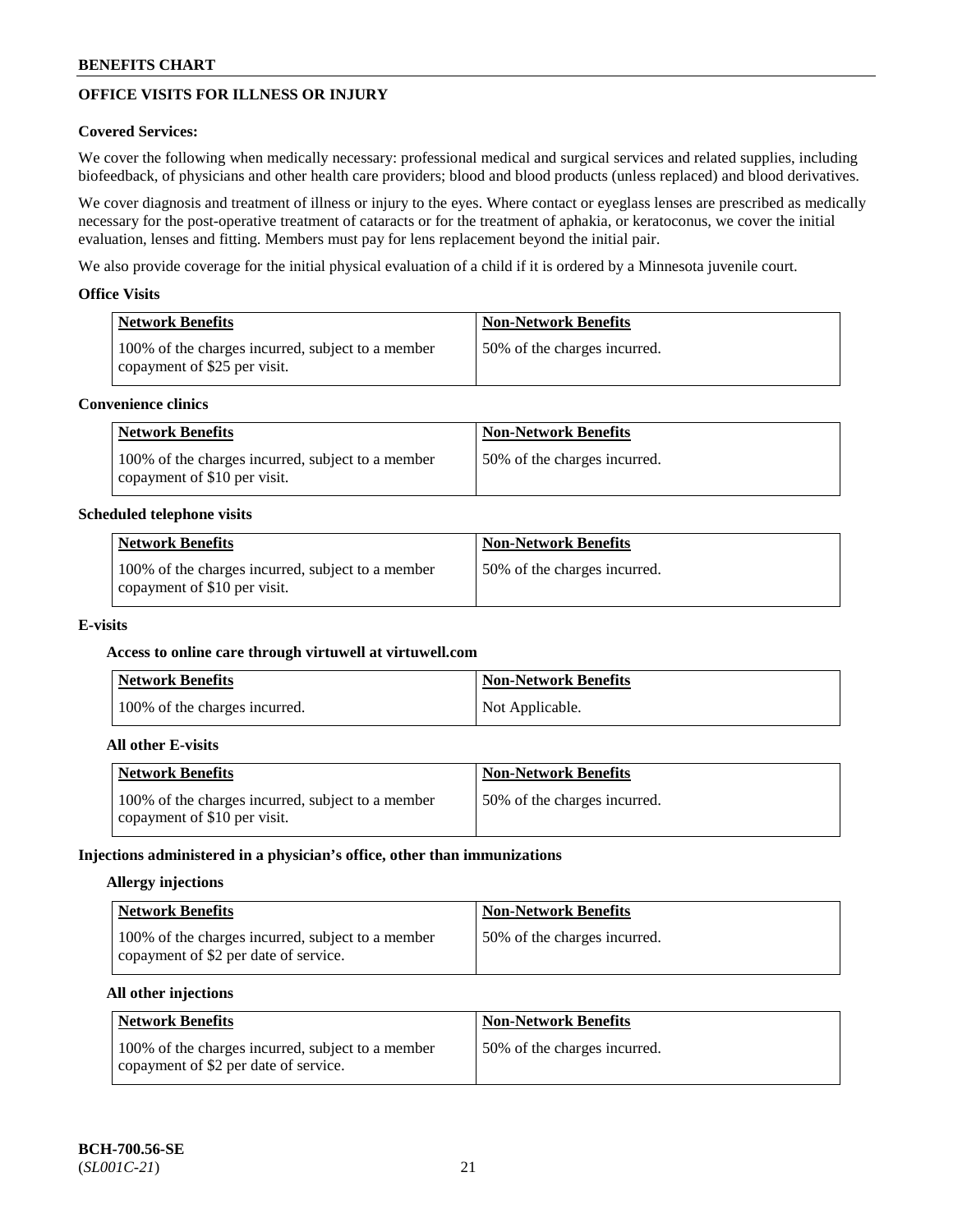## **Not Covered:**

- Court ordered treatment, except as described in this Benefits Chart under "Mental Health Services" and "Office Visits for Illness or Injury" or as otherwise required by law.
- See "Services Not Covered" in the Group Membership Contract.

## **PEDIATRIC AUTOIMMUNE NEUROPSYCHIATRIC DISORDERS ASSOCIATED WITH STREPTOCOCCAL INFECTIONS (PANDAS) AND PEDIATRIC ACUTE-ONSET NEUROPSYCHIATRIC SYNDROME (PANS) TREATMENT**

# **Definitions:**

**Pediatric acute-onset neuropsychiatric syndrome.** This means a class of acute-onset obsessive compulsive or tic disorders or other behavioral changes presenting in children and adolescents that are not otherwise explained by another known neurologic or medical disorder.

**Pediatric autoimmune neuropsychiatric disorders associated with streptococcal infections.** This means a condition in which a streptococcal infection in a child or adolescent causes the abrupt onset of clinically significant obsessions, compulsions, tics, or other neuropsychiatric symptoms or behavioral changes, or a relapsing and remitting course of symptom severity.

# **Covered Services:**

We cover treatment for pediatric autoimmune neuropsychiatric disorders associated with streptococcal infections (PANDAS) and for treatment for pediatric acute-onset neuropsychiatric syndrome (PANS). Treatments that must be covered under this section must be recommended by the member's licensed health care professional and include but are not limited to antibiotics, medication and behavioral therapies to manage neuropsychiatric symptoms, plasma exchange, and immunoglobulin.

| <b>Network Benefits</b>                                 | <b>Non-Network Benefits</b>                             |
|---------------------------------------------------------|---------------------------------------------------------|
| Coverage level is same as corresponding Network         | Coverage level is same as corresponding Non-Network     |
| Benefit, depending on type of service provided, such as | Benefit, depending on type of service provided, such as |
| Office Visits for Illness or Injury, Inpatient or       | Office Visits for Illness or Injury, Inpatient or       |
| <b>Outpatient Hospital Services.</b>                    | <b>Outpatient Hospital Services.</b>                    |

## **Not Covered:**

See "Services Not Covered" in the Group Membership Contract.

# **PEDIATRIC EYEWEAR**

## **Covered Services:**

We cover pediatric eyewear for children, subject to our medical coverage criteria. This provision will continue until the end of the month in which the child turns age 19. These medical policies (medical coverage criteria) are available by calling Member Services or logging on to your "*my*HealthPartners" account at [healthpartners.com.](https://www.healthpartners.com/hp/index.html)

| Network Benefits             | <b>Non-Network Benefits</b> |
|------------------------------|-----------------------------|
| 90% of the charges incurred. | No Coverage.                |

Limited to one pair of eyeglasses (lenses and frames) or one pair of contact lenses per benefit year.

## **Not Covered:**

- Replacement of eyeglasses or contact lenses due to loss or theft.
- See "Services Not Covered" in the Group Membership Contract.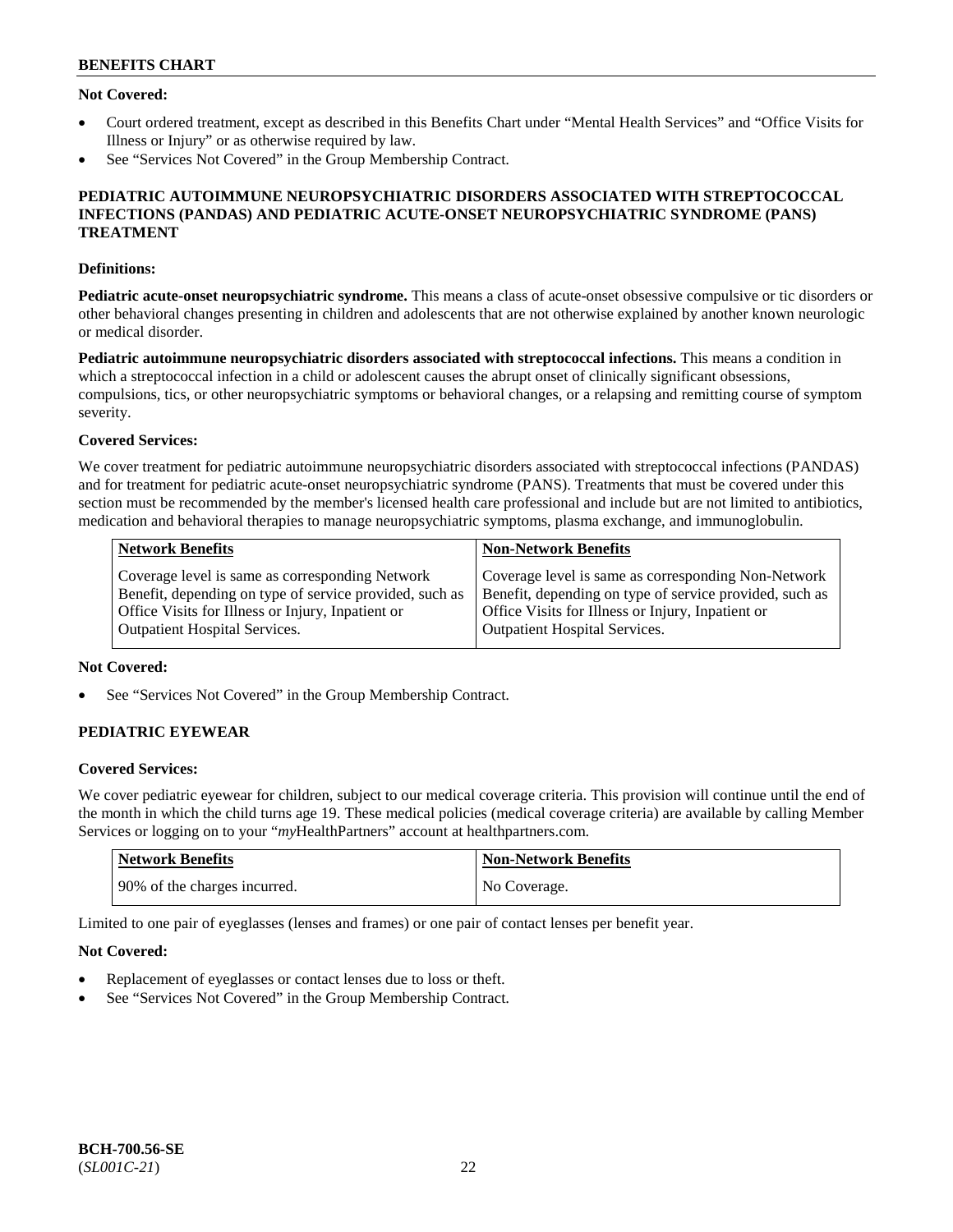# **PHYSICAL THERAPY, OCCUPATIONAL THERAPY AND SPEECH THERAPY**

## **Covered Services:**

We cover the following physical therapy, occupational therapy and speech therapy services:

- rehabilitative care to correct the effects of illness or injury;
- habilitative care rendered for congenital, developmental or medical conditions which have significantly limited the successful initiation of normal speech and normal motor development.

Massage therapy which is performed in conjunction with other treatment/modalities by a physical occupational therapist, is part of a prescribed treatment plan and is not billed separately is covered.

We cover services provided in a clinic. We also cover physical therapy provided in an outpatient hospital facility. To see the benefit level for inpatient hospital or skilled nursing facility services, see benefits under Inpatient Hospital and Skilled Nursing Facility Services.

## **Rehabilitative Care**

| <b>Network Benefits</b>                                                           | <b>Non-Network Benefits</b>                                                                                                                                                            |
|-----------------------------------------------------------------------------------|----------------------------------------------------------------------------------------------------------------------------------------------------------------------------------------|
| 100% of the charges incurred, subject to a member<br>copayment of \$25 per visit. | 50% of the charges incurred.<br>Physical and Occupational Therapy combined are<br>limited to 20 visits per calendar year.<br>Speech Therapy is limited to 20 visits per calendar year. |

## **Habilitative Care**

| <b>Network Benefits</b>                                                           | <b>Non-Network Benefits</b>                                                                                                       |
|-----------------------------------------------------------------------------------|-----------------------------------------------------------------------------------------------------------------------------------|
| 100% of the charges incurred, subject to a member<br>copayment of \$25 per visit. | 50% of the charges incurred.<br>Physical, Occupational and Speech Therapy combined<br>are limited to 20 visits per calendar year. |

## **Not Covered:**

- Massage therapy for the purpose of comfort or convenience of the member.
- See "Services Not Covered" in the Group Membership Contract.

# **PORT WINE STAIN REMOVAL SERVICES**

#### **Covered Services:**

We cover port wine stain removal services.

| <b>Network Benefits</b>                                | <b>Non-Network Benefits</b>                                  |
|--------------------------------------------------------|--------------------------------------------------------------|
| Coverage level is same as corresponding Network        | Coverage level is same as corresponding Non-Network          |
| Benefit, depending on type of service provided such as | Benefit, depending on type of service provided, such as      |
| Office Visits for Illness or Injury, Inpatient or      | Office Visits for Illness or Injury, Inpatient or Outpatient |
| <b>Outpatient Hospital Services.</b>                   | Hospital Services.                                           |

## **Not Covered:**

See "Services Not Covered" in the Group Membership Contract.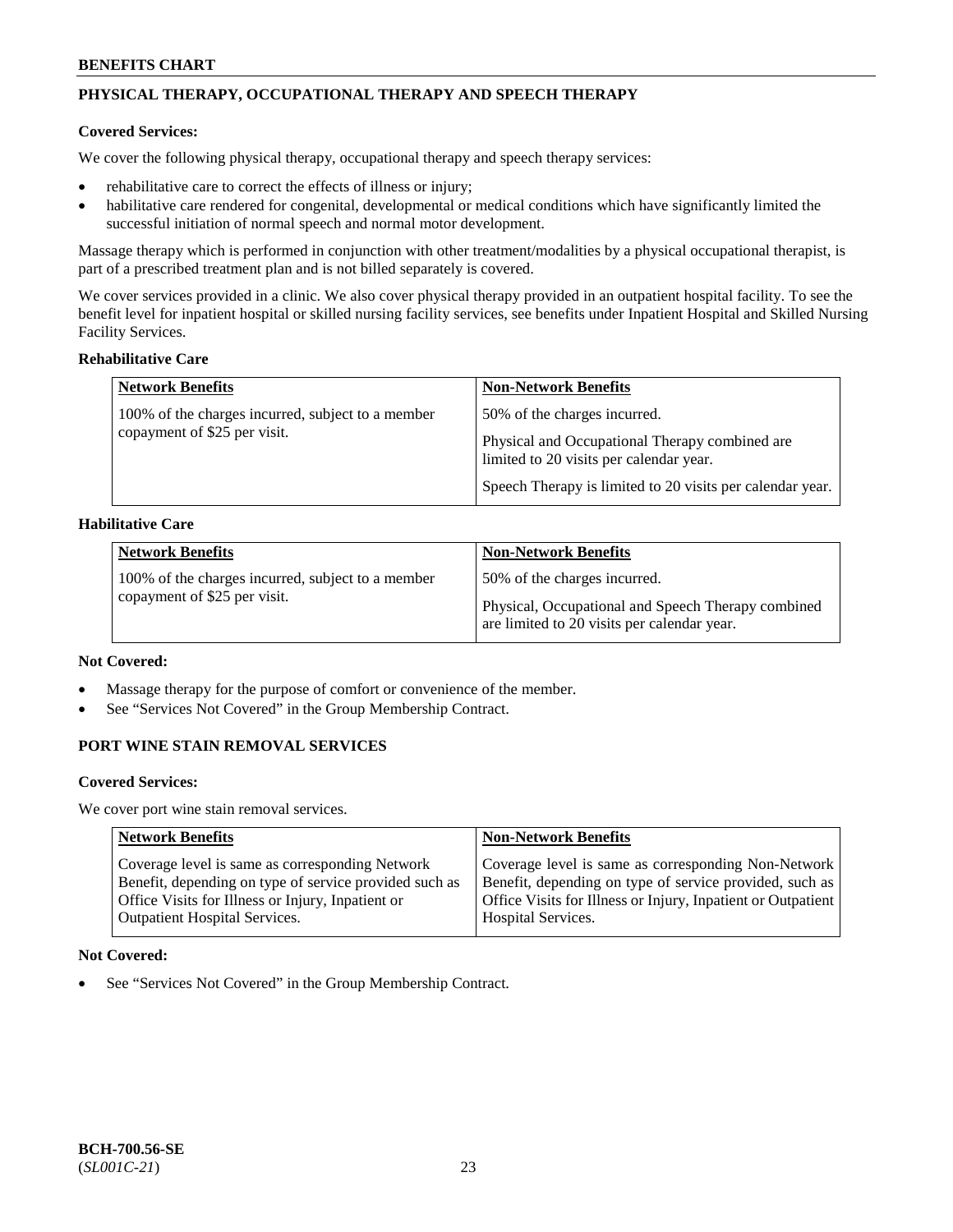# **PRESCRIPTION DRUG SERVICES**

#### **Covered Services:**

We cover prescription drugs and medications that can be self-administered or are administered in a physician's office. We cover off-label use of formulary drugs to treat cancer if the drug is recognized for the treatment of cancer in any authoritative compendia used by the Medicare program.

We cover orally administered anticancer drugs at the applicable benefit level under outpatient drugs below. We are in compliance with Minnesota Statute 62A.3075 because we do not cover orally administered anticancer drugs under our specialty drug benefit.

We will refill a prescription for eye drops covered under this Benefits Chart if the member requests a refill and original prescription specified that additional quantities would be needed, providing the refill request does not exceed the quantities needed, and the following conditions are met:

- If the member requests a 30-day refill supply, the request must be made between 21 and 30 days of the later of (a) the original date that the prescription was distributed to the member or (b) the date that the most recent refill was distributed to the member; or
- If the member requests a 90-day refill supply, the request must be made between 75 and 90 days of the later of (a) the original date that the prescription was distributed to the member or (b) the date that the most recent refill was distributed to the member.

A licensed pharmacist may prescribe and dispense self-administered hormonal contraceptives, nicotine replacement medications, and opiate antagonists for the treatment of an acute opiate overdose in accordance with section 151.37, subdivision 14, 15, or 16, under the same terms of coverage that would apply had the prescription drug been prescribed by a licensed physician, physician assistant, or advanced practice nurse practitioner. If the plan excludes coverage for selfadministered hormonal contraceptives, they will not be covered under this provision.

## **For Network Benefits, drugs and medications must be obtained at a Network Pharmacy.**

#### **Outpatient drugs (except as specified below)**

| <b>Network Benefits</b>                                                                                          | <b>Non-Network Benefits</b>  |
|------------------------------------------------------------------------------------------------------------------|------------------------------|
| 100% of the charges incurred, subject to a member<br>copayment of \$5 for generic low cost formulary<br>drugs.   | 50% of the charges incurred. |
| 100% of the charges incurred, subject to a member<br>copayment of \$25 for generic high cost formulary<br>drugs. |                              |
| 100% of the charges incurred, subject to a member<br>copayment of \$60 for brand name formulary drugs.           |                              |
| In no event will your cost for a formulary insulin drug<br>exceed \$25.                                          |                              |
| Non-formulary drugs are covered at 100% of the<br>charges incurred, subject to a member copayment of<br>\$150.   |                              |

**Cost-Sharing Limits for Insulin:** We are required to limit your cost-sharing on prescription insulin to no more than the net price of the prescription insulin drug. This requirement applies at the point of sale, including deductible payments and the costsharing amounts charged once the deductible is met.

**Cost-sharing.** This means a deductible payment, copayment, or coinsurance amount that you must pay for covered prescription insulin in accordance with the terms and conditions of this health plan.

**Net price.** This means our cost for prescription insulin, including any rebates or discounts received by or accrued directly or indirectly to us from a drug manufacturer or pharmacy benefit manager.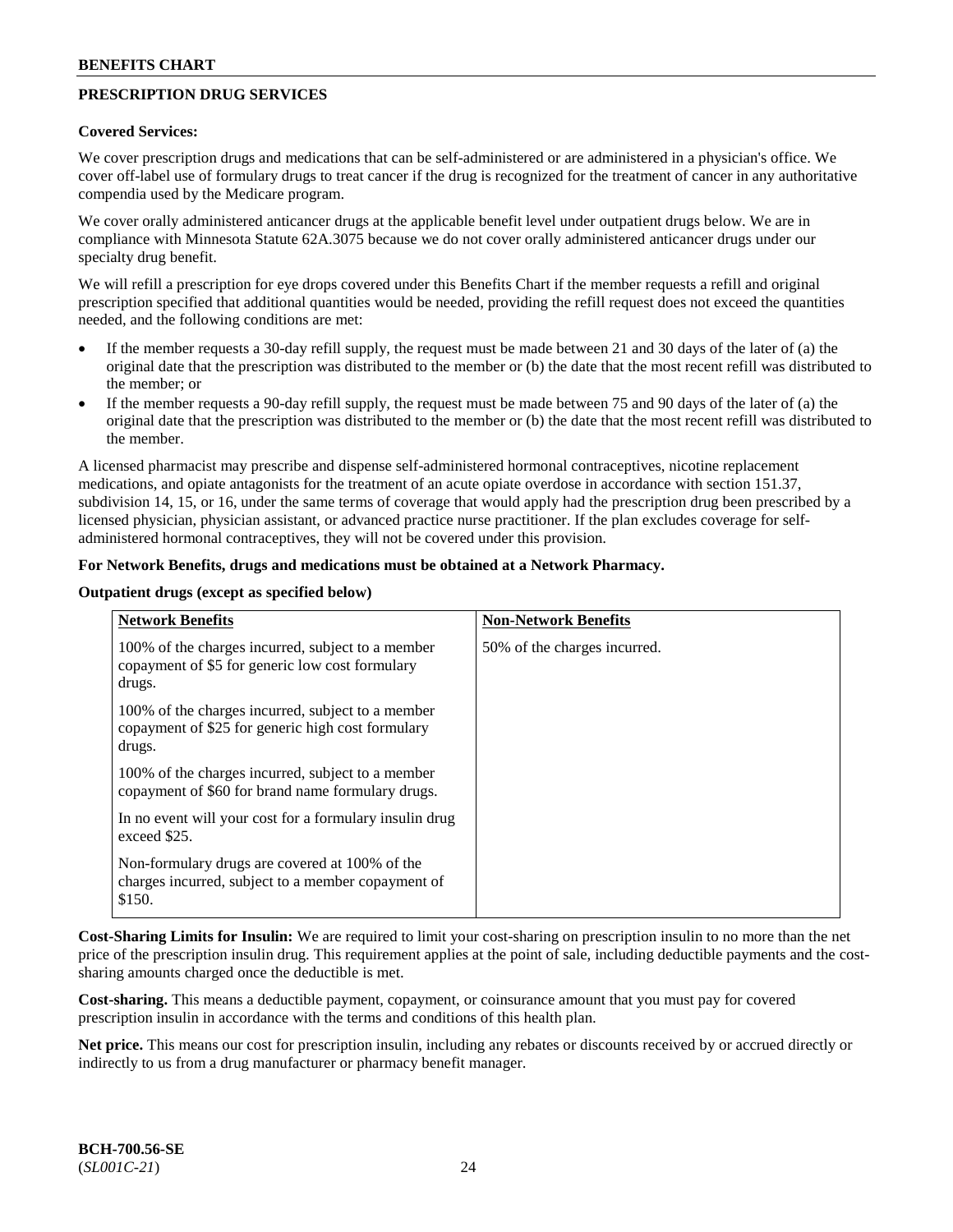## **Mail order drugs**

| <b>Network Benefits</b>                                                                                                                                                                                                    | <b>Non-Network Benefits</b>           |
|----------------------------------------------------------------------------------------------------------------------------------------------------------------------------------------------------------------------------|---------------------------------------|
| For your convenience, you may also get up to a 93-day<br>supply of outpatient prescription drugs that can be self-<br>administered through the designated mail order service.                                              | See Network Mail Order Drugs benefit. |
| New prescriptions to treat certain chronic conditions<br>and trial drugs will be limited to quantity limits<br>described at the end of this section. You will have to<br>pay one copayment for your initial 31-day supply. |                                       |
| Specialty Drugs are not available through the mail order<br>service.                                                                                                                                                       |                                       |

#### **Tobacco cessation drugs are covered for all FDA – approved tobacco cessation drugs for a minimum of 90 days**

| Network Benefits              | Non-Network Benefits         |
|-------------------------------|------------------------------|
| 100% of the charges incurred. | 50% of the charges incurred. |

#### **Specialty Drugs that are self-administered**

| <b>Network Benefits</b>                                                                                                                    | <b>Non-Network Benefits</b> |
|--------------------------------------------------------------------------------------------------------------------------------------------|-----------------------------|
| 80% of the charges incurred.                                                                                                               | No Coverage.                |
| For Network Benefits, specialty drugs are limited to<br>drugs on the specialty drug list and must be obtained<br>from a designated vendor. |                             |

#### **Drugs for the treatment of growth deficiency**

| <b>Network Benefits</b>                                                                                                                            | <b>Non-Network Benefits</b>  |
|----------------------------------------------------------------------------------------------------------------------------------------------------|------------------------------|
| 80% of the charges incurred.                                                                                                                       | 50% of the charges incurred. |
| For Network Benefits, growth deficiency drugs are<br>limited to drugs on the specialty drug list and must be<br>obtained from a designated vendor. |                              |

## **Contraceptive drugs**

| <b>Network Benefits</b>                                                                                                         | <b>Non-Network Benefits</b>  |
|---------------------------------------------------------------------------------------------------------------------------------|------------------------------|
| 100% of the charges incurred for formulary drugs.                                                                               | 50% of the charges incurred. |
| If a physician requests that a non-formulary<br>contraceptive drug be dispensed as written the drug will<br>be covered at 100%. |                              |

#### **Limitations:**

- Certain drugs may require prior authorization as indicated on the formulary. HealthPartners may require prior authorization for the drug and also the site where the drug will be provided. Certain drugs are subject to our utilization review process and quantity limits, as indicated on our formulary.
- Certain non-formulary drugs require prior authorization. In addition, certain drugs may be subject to any quantity limits applied as part of our trial program.
- If a member requests a brand name drug when there is a generic equivalent, the brand name drug will be covered up to the charge that would apply to the generic drug, minus any required copayment. If a physician requests that a brand name drug be dispensed as written, the drug will be paid at the non-formulary benefit.
- We may require members to try over-the-counter (OTC) drug alternatives before approving more costly formulary prescription drugs.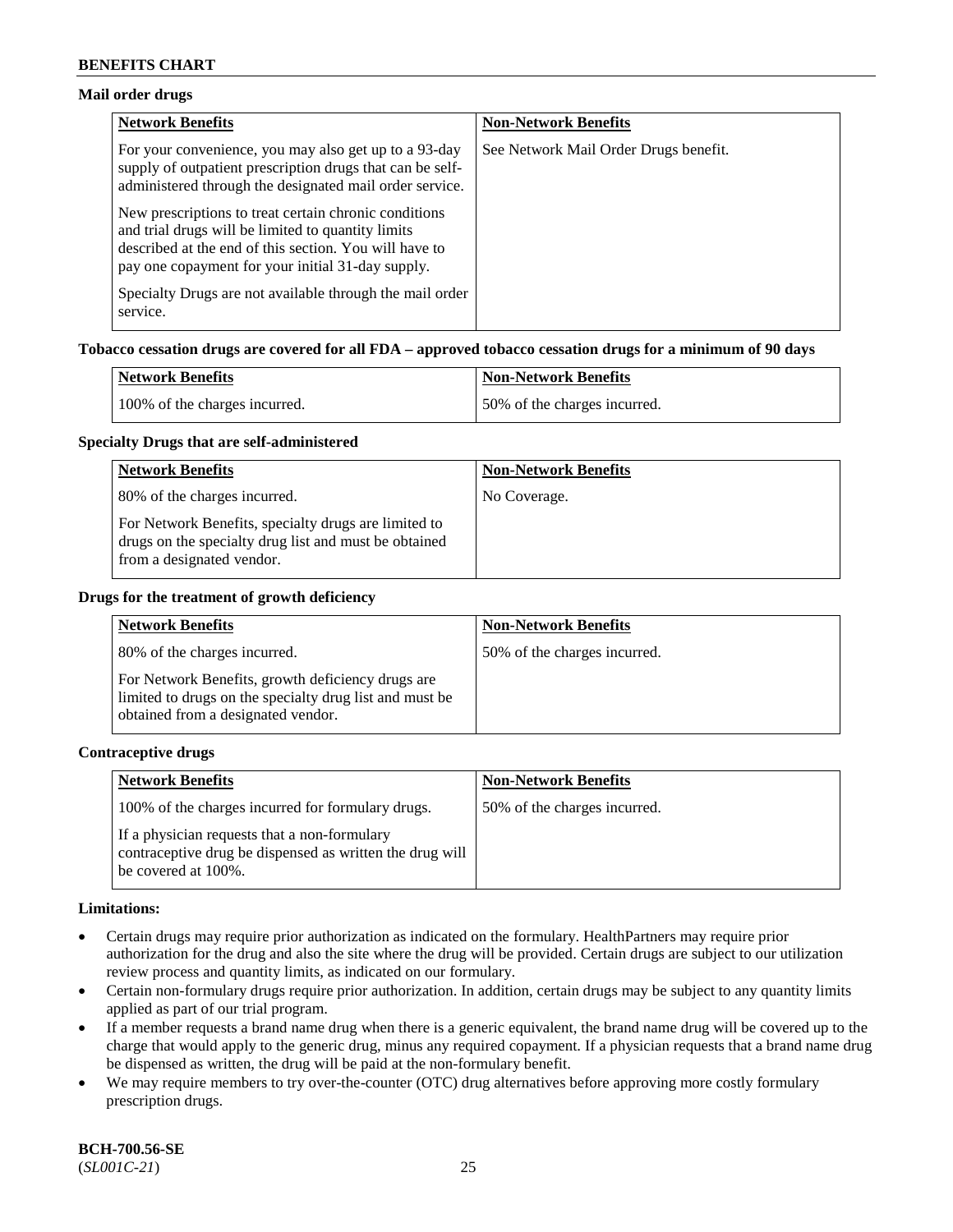- Unless otherwise specified in the "Prescription Drug Services" section, you may receive up to a 31-day supply per prescription.
- A 93-day supply will be covered and dispensed only at pharmacies that participate in our extended day supply program
- New prescriptions to treat certain chronic conditions are limited to a 31-day supply.
- No more than a 31-day supply of Specialty Drugs will be covered and dispensed at a time, unless it's a manufacturer supplied drug that cannot be split that supplies the member with more than a 31-day supply.
- The member copayment for a drug will not exceed the cost of the drug.
- If a member copayment is required, you must pay one member copayment for each 31-day supply, or portion thereof.

## **Not Covered:**

- Replacement of prescription drugs, medications, equipment and supplies due to loss, damage or theft.
- Nonprescription (over the counter) drugs or medications, including, but not limited to, vitamins, supplements, homeopathic remedies, and non-FDA approved drugs unless listed on the formulary and prescribed by a physician or legally authorized health care provider under applicable state and federal law. We cover off-label use of drugs to treat cancer as specified in the "Prescription Drug Services" section of this Benefits Chart. This exclusion does not include over-the-counter contraceptives for women as allowed under the Affordable Care Act when the member obtains a prescription for the item. In addition, if the member obtains a prescription, this exclusion does not include aspirin to prevent cardiovascular disease for men and women of certain ages; folic acid supplements for women who may become pregnant; fluoride chemoprevention supplements for children without fluoride in their water source; and iron supplements for children ages 6-12 who are at risk of anemia.
- Drugs on the Excluded Drug List. The Excluded Drug List includes select drugs within a therapy class that are not eligible for coverage. This includes drugs that may be excluded for certain indications. However, you may request coverage for a drug on the Excluded Drug List by requesting an exception to the formulary under the formulary exception process described in the definition of formulary in this Benefits Chart. The Excluded Drug List is available at [healthpartners.com](http://www.healthpartners.com/)
- Drugs that are newly approved by the FDA until they are reviewed and approved by HealthPartners Pharmacy and Therapeutics Committee. However, you may request coverage for a drug that is newly approved by the FDA by requesting an exception to the formulary under the formulary exception process described in the definition of formulary in the Benefits Chart.
- All drugs used for sexual dysfunction.
- All drugs for the treatment of infertility.
- Medical cannabis.
- Medical devices approved by the FDA will not be covered under the "Prescription Drug Services" section unless they are on our formulary. Covered medical devices are generally submitted and reimbursed under your medical benefits.
- See "Services Not Covered" in the Group Membership Contract.

## **PREVENTIVE SERVICES**

## **Applicable Definitions:**

**Routine Preventive Services** are routine healthcare services that include screenings, check-ups and counseling to prevent illness, disease or other health problems before symptoms occur.

**Diagnostic Services** are services to help a provider understand your symptoms, diagnose illness and decide what treatment may be needed. They may be the same services that are listed as preventive services, but they are being used as diagnostic services. Your provider will determine if these services are preventive or diagnostic. These services are not preventive if received as part of a visit to diagnose, manage or maintain an acute or chronic medical condition, illness or injury. When that occurs, unless otherwise indicated below, standard deductibles, copayments or coinsurance apply.

## **Covered Services:**

We cover preventive services that meet any of the requirements under the Affordable Care Act (ACA) shown in the bulleted items below. These preventive services are covered at 100% under the network benefits with no deductible, copayments or coinsurance. (If a preventive service is not required by the ACA and it is covered at a lower benefit level or if a group qualifies for an exemption or accommodation for certain benefits under the ACA, it will be specified below). Preventive benefits mandated under the ACA are subject to periodic review and modification. Changes would be effective in accordance with the federal rules. Preventive services mandated by the ACA include:

• Evidence-based items or services that have in effect a rating of A or B in the current recommendations of the United States Preventive Services Task Force with respect to the individual;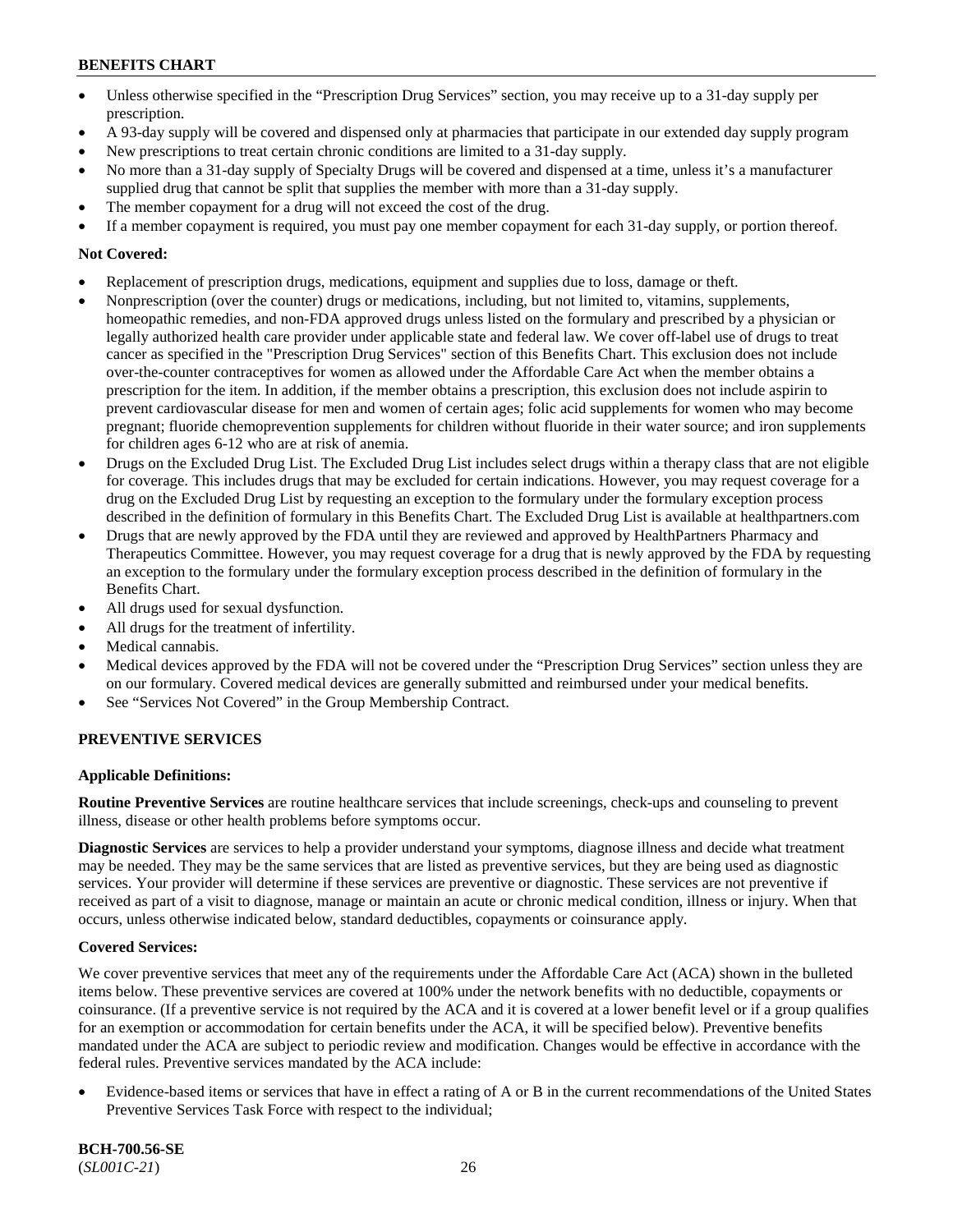- Immunizations for routine use in children, adolescents, and adults that have in effect a recommendation from the Advisory Committee on Immunization Practices of the Centers for Disease Control and Prevention with respect to the individual;
- With respect to infants, children, and adolescents, evidence-informed preventive care and screenings provided for in comprehensive guidelines supported by the Health Resources and Services Administration; and
- With respect to women, preventive care and screenings provided for in comprehensive guidelines supported by the Health Resources and Services Administration.

Covered services are based on established medical policies, which are subject to periodic review and modification by the medical or dental directors. These medical policies (medical coverage criteria) are available by calling Member Services, or logging on to your "*my*HealthPartners" account at [healthpartners.com.](http://www.healthpartners.com/)

A complete list of preventive care services recommended under the U.S. Preventive Task Force (USPSTF) is available online at [uspreventiveservicestaskforce.org/Page/Name/uspstf-a-and-b-recommendations.](https://www.uspreventiveservicestaskforce.org/Page/Name/uspstf-a-and-b-recommendations-by-date/)

HHS: [healthcare.gov/coverage/preventive-care-benefits](https://www.healthcare.gov/coverage/preventive-care-benefits/)

CDC: [cdc.gov/vaccines/schedules/index.html](https://www.cdc.gov/vaccines/schedules/index.html)

#### **ACA and state mandated preventive services are covered as follows:**

**Routine health exams and periodic health assessments.** A physician or health care provider will counsel you as to how often health assessments are needed based on age, sex and health status. This includes screening for tobacco use, at least two tobacco cessation attempts per year (for those who use tobacco products), all FDA approved tobacco cessation medications including over-the-counter drugs (as shown in the "Prescription Drug Services" Section) and at least four counseling sessions of at least ten minutes each for tobacco cessation.

| Network Benefits              | <b>Non-Network Benefits</b>  |
|-------------------------------|------------------------------|
| 100% of the charges incurred. | 50% of the charges incurred. |

**Child health supervision services**. This includes pediatric preventive services, such as fluoride chemoprevention for children without fluoride in their water source, newborn screenings, appropriate immunizations, developmental assessments and laboratory services appropriate to the age of the child from birth to 72 months, and appropriate immunizations until the end of the month in which the child turns 19, as defined by the Standards of Child Health Care issued by the American Academy of Pediatrics. We cover at least five child health supervision visits from birth to 12 months, three child health supervision visits from 12 months to 24 months, once a year from 24 months to 72 months.

| Network Benefits              | <b>Non-Network Benefits</b>  |
|-------------------------------|------------------------------|
| 100% of the charges incurred. | 50% of the charges incurred. |

**Routine prenatal care and exams.** This includes the comprehensive package of medical and psychosocial support provided throughout a pregnancy, including risk assessment, serial surveillance, prenatal education, and use of specialized skills and technology when needed, as defined by Standards for Obstetric-Gynecologic Services issued by the American College of Obstetricians and Gynecologists.

| Network Benefits              | <b>Non-Network Benefits</b>  |
|-------------------------------|------------------------------|
| 100% of the charges incurred. | 50% of the charges incurred. |

**Routine postnatal care.** This includes health exams, assessments, education and counseling relating to the period immediately after childbirth

| <b>Network Benefits</b>       | <b>Non-Network Benefits</b>  |
|-------------------------------|------------------------------|
| 100% of the charges incurred. | 50% of the charges incurred. |

**Routine screening procedures for cancer.** This includes colorectal screening or other cancer screenings recommended by the USPSTF with an A or B rating. Women's preventive health services below describes additional routine screening procedures for cancer.

| Network Benefits              | <b>Non-Network Benefits</b>  |
|-------------------------------|------------------------------|
| 100% of the charges incurred. | 50% of the charges incurred. |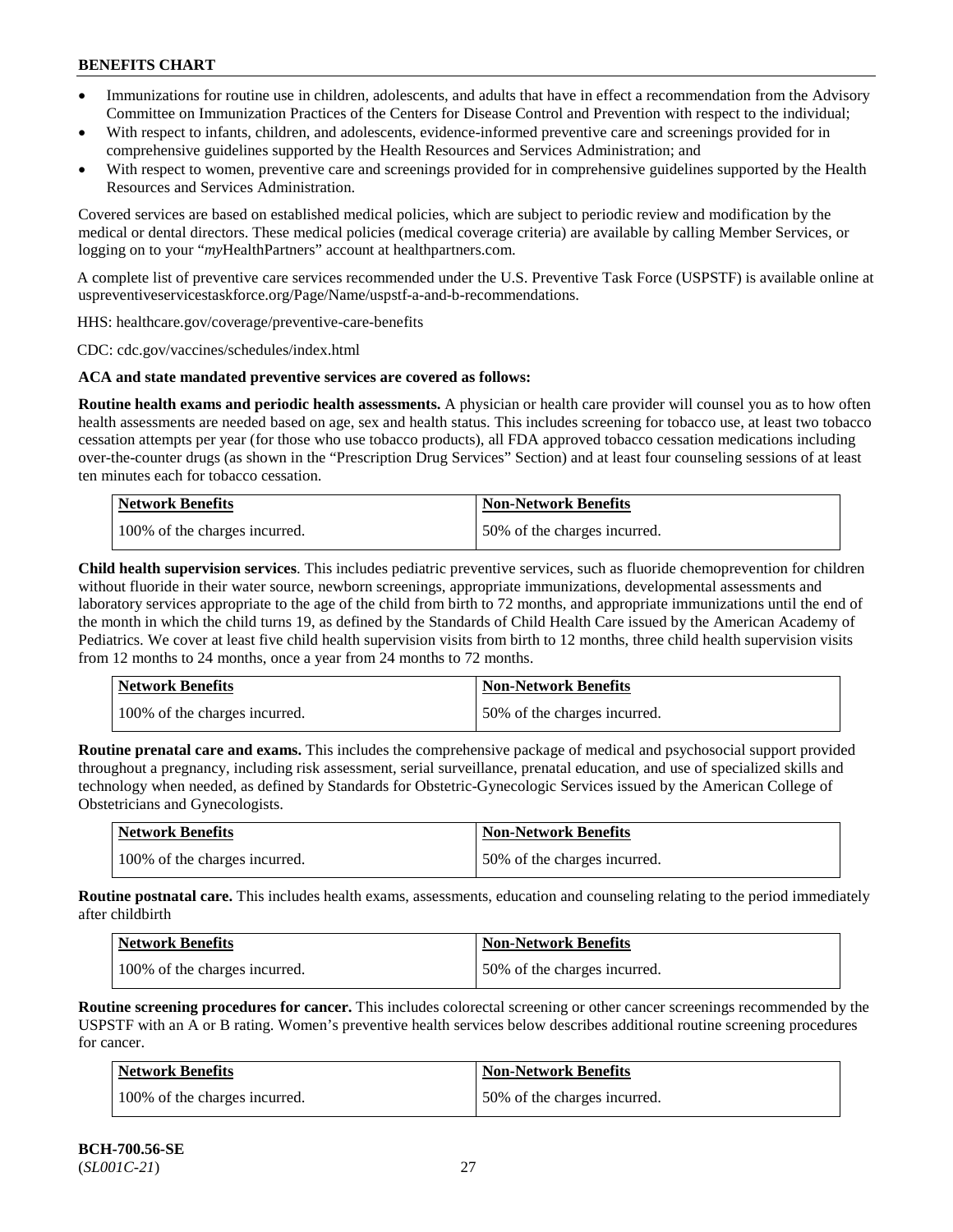**Professional voluntary family planning services.** This includes services to prevent or delay a pregnancy, including counseling and education. Services must be provided by a licensed provider.

| <b>Network Benefits</b>       | <b>Non-Network Benefits</b> |
|-------------------------------|-----------------------------|
| 100% of the charges incurred. | See Network Benefits.       |

#### **Adult immunizations**

| Network Benefits              | <b>Non-Network Benefits</b>  |
|-------------------------------|------------------------------|
| 100% of the charges incurred. | 50% of the charges incurred. |

**Women's preventive services.**This includes mammograms\*, screenings for cervical cancer (pap smears), breast pumps, human papillomavirus (HPV) testing; counseling for sexually transmitted infections, counseling and screening for human immunodeficiency virus (HIV), and all FDA approved contraceptive methods as prescribed by a doctor, sterilization procedures, education and counseling (see the "Prescription Drug Services" section for coverage of oral contraceptive drugs). For women whose family history is associated with an increased risk for BRCA1 or BRCA2 gene mutations, we cover genetic counseling and BRCA screening without cost sharing, if appropriate and as determined by a physician

**\***Preventive mammogram screening includes digital breast tomosynthesis (3D mammograms) for members at risk for breast cancer.

"At risk for breast cancer" means: (1) having a family history with one or more first- or second-degree relatives with breast cancer; (2) testing positive for BRCA1 or BRCA2 mutations; (3) having heterogeneously dense breasts or extremely dense breasts based on the Breast Imaging Reporting and Data System established by the American College of Radiology; or (4) having a previous diagnosis of breast cancer.

| Network Benefits              | <b>Non-Network Benefits</b>  |
|-------------------------------|------------------------------|
| 100% of the charges incurred. | 50% of the charges incurred. |

**Obesity screening and management.** We cover obesity screening and counseling for all ages during a routine preventive care exam. If you are age 18 or older and have a body mass index of 30 or more, we also cover intensive obesity management to help you lose weight. Your primary care doctor can coordinate these services.

| Network Benefits              | <b>Non-Network Benefits</b>  |
|-------------------------------|------------------------------|
| 100% of the charges incurred. | 50% of the charges incurred. |

**Preventive Medications.** We cover preventive medications currently recommended by USPSTF with an A or B rating if they are prescribed by your medical provider and they are listed on our formulary. Preventive medications are subject to periodic review and modification. Changes would be effective in accordance with the federal rules and reflected in our current medical coverage criteria for preventive care services.

| <b>Network Benefits</b>       | Non-Network Benefits         |
|-------------------------------|------------------------------|
| 100% of the charges incurred. | 50% of the charges incurred. |

**In addition to any ACA or state mandated preventive services referenced above, we cover the following eligible services:**

#### **Routine eye and hearing exams**

| <b>Network Benefits</b>       | <b>Non-Network Benefits</b>  |
|-------------------------------|------------------------------|
| 100% of the charges incurred. | 50% of the charges incurred. |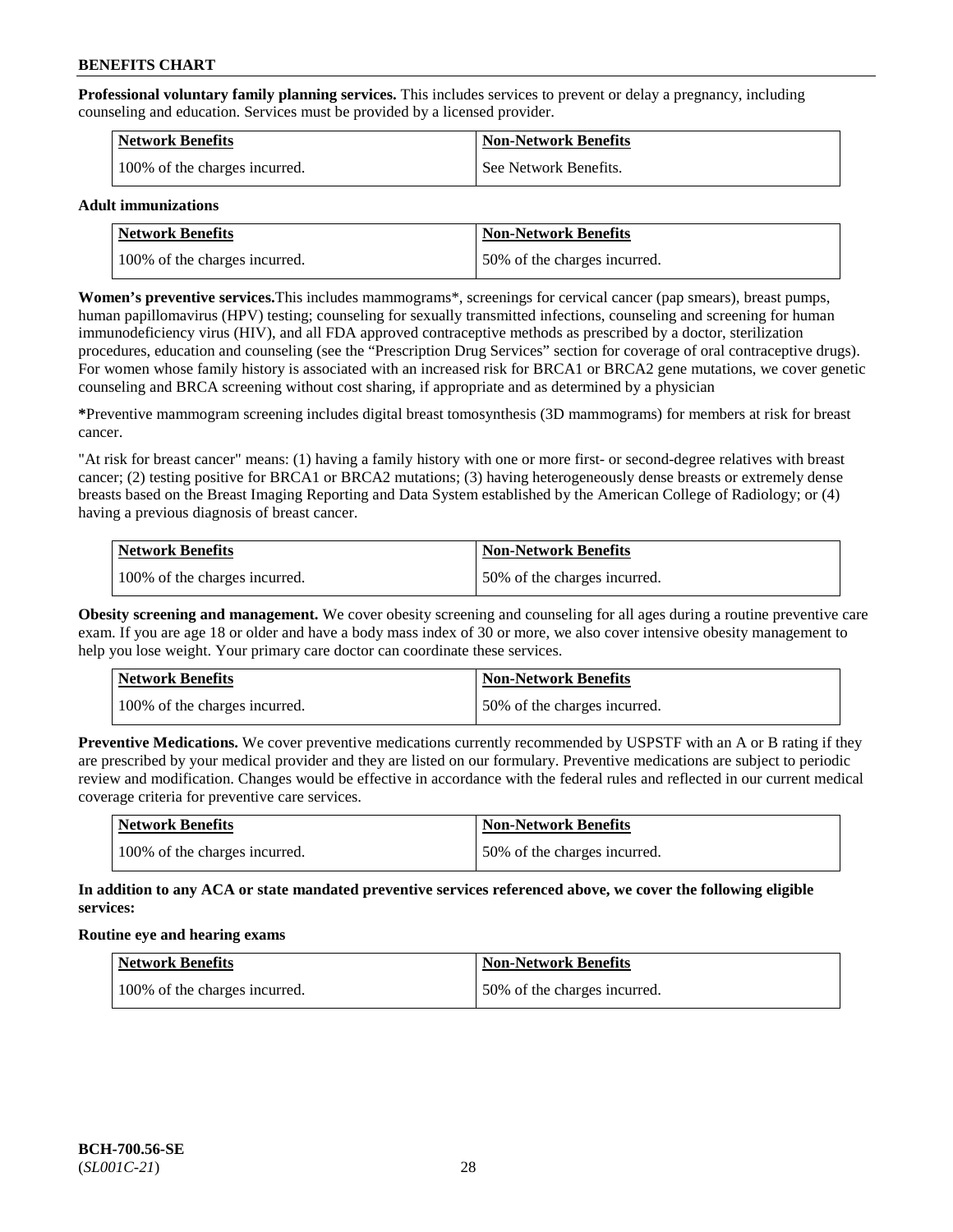**Ovarian cancer surveillance tests for women who are at risk.** "At risk for ovarian cancer" means (1) having a family history that includes any of the following: one or more first-degree or second-degree relatives with ovarian cancer, clusters of female relatives with breast cancer or nonpolyposis colorectal cancer; or (2) testing positive for BRCA1 or BRCA2 mutations. "Surveillance tests for ovarian cancer" means annual screening using: CA-125 serum tumor marker testing, transvaginal ultrasound, pelvic examination or other proven ovarian cancer screening tests currently being evaluated by the federal Food and Drug Administration or by the National Cancer Institute.

| <b>Network Benefits</b>                              | <b>Non-Network Benefits</b>                             |
|------------------------------------------------------|---------------------------------------------------------|
| Coverage level is same as corresponding Network      | Coverage level is same as corresponding Non-Network     |
| Benefit, depending on type of service provided, such | Benefit, depending on type of service provided, such as |
| as Diagnostic Imaging Services, Laboratory Services  | Diagnostic Imaging Services, Laboratory Services        |
| Office Visits for Illness or Injury or Preventive    | Office Visits for Illness or Injury or Preventive       |
| Services.                                            | Services.                                               |

#### **Limitations:**

• Services are not preventive if received as part of a visit to diagnose, manage or maintain an acute or chronic medical condition, illness or injury. When that occurs, unless otherwise indicated above, standard deductibles, copayments or coinsurance apply.

#### **Not Covered:**

See "Services Not Covered" in the Group Membership Contract.

# **SPECIFIED NON-NETWORK SERVICES**

# **Covered Services:**

We cover the following services when you elect to receive them from a non-network provider, at the same level of coverage we provide when you elect to receive the services from a network provider:

- Voluntary family planning of the conception and bearing of children.
- The provider visit(s) and test(s) necessary to make a diagnosis of infertility.
- Testing and treatment of sexually transmitted diseases (other than HIV).
- Testing for AIDS or other HIV-related conditions.

| <b>Network Benefits</b>                                                                                                                            | <b>Non-Network Benefits</b>                    |
|----------------------------------------------------------------------------------------------------------------------------------------------------|------------------------------------------------|
| Coverage level is same as corresponding Network<br>Benefit, depending on type of service provided, such as<br>Office Visits for Illness or Injury. | See Network Benefits for the services covered. |

#### **Not Covered:**

See "Services Not Covered" in the Group Membership Contract.

# **TELEMEDICINE BENEFIT**

#### **Covered Services:**

Telemedicine services are covered under this Benefits Chart, subject to our medical criteria.

| <b>Network Benefits</b>                                | <b>Non-Network Benefits</b>                            |
|--------------------------------------------------------|--------------------------------------------------------|
| Coverage level is same as corresponding Network        | Coverage level is same as corresponding Non-Network    |
| Benefit, depending upon type of service provided, such | Benefit, depending upon type of service provided, such |
| as Office Visits for Illness or Injury.                | as Office Visits for Illness or Injury.                |

#### **Not Covered:**

See "Services Not Covered" in the Group Membership Contract.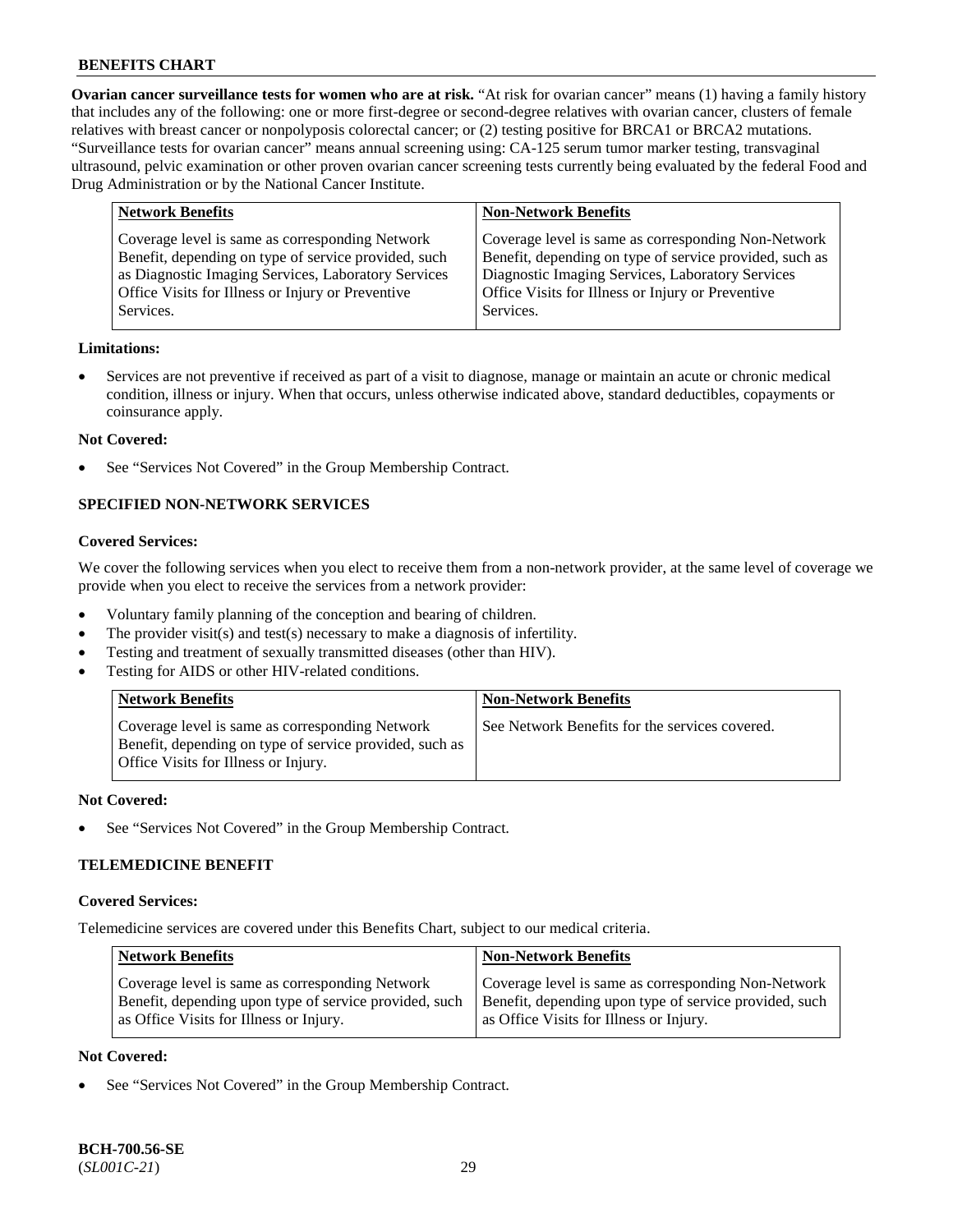# **TRANSPLANT SERVICES**

#### **Applicable Definitions:**

**Autologous.** This is when the source of cells is from the individual's own marrow or stem cells.

**Allogeneic.** This is when the source of cells is from a related or unrelated donor's marrow or stem cells.

**Autologous Bone Marrow Transplant.** This is when the bone marrow is harvested from the individual and stored. The patient undergoes treatment which includes tumor ablation with high-dose chemotherapy and/or radiation. The bone marrow is reinfused (transplanted).

**Allogeneic Bone Marrow Transplant.** This is when the bone marrow is harvested from the related or unrelated donor and stored. The patient undergoes treatment which includes tumor ablation with high-dose chemotherapy and/or radiation. The bone marrow is reinfused (transplanted).

**Autologous/Allogeneic Stem Cell Support.** This is a treatment process that includes stem cell harvest from either bone marrow or peripheral blood, tumor ablation with high-dose chemotherapy and/or radiation, stem cell reinfusion, and related care. Autologous/allogeneic bone marrow transplantation and high dose chemotherapy with peripheral stem cell rescue/support are considered to be autologous/allogeneic stem cell support.

**Designated Transplant Center.** This is any health care provider, group or association of health care providers designated by us to provide services, supplies or drugs for specified transplants for our members.

**Transplant Services.** This is transplantation (including transplants) of the human organs or tissue listed below, including all related post-surgical treatment and drugs and multiple transplants for a related cause. Transplant services do not include other organ or tissue transplants or surgical implantation of mechanical devices functioning as a human organ, except surgical implantation of an FDA approved Ventricular Assist Device (VAD) or total artificial heart, functioning as a temporary bridge to heart transplantation.

Prior authorization is required prior to consultation to support coordination of care and benefits.

#### **Covered Services:**

We cover eligible transplant services (as defined above) while you are covered under this Benefits Chart. Transplants that will be considered for coverage are limited to the following:

- Kidney transplants for end-stage disease.
- Cornea transplants for end-stage disease.
- Heart transplants for end-stage disease.
- Lung transplants or heart/lung transplants for: (1) primary pulmonary hypertension; (2) Eisenmenger's syndrome; (3) endstage pulmonary fibrosis; (4) alpha 1 antitrypsin disease; (5) cystic fibrosis; and (6) emphysema.
- Liver transplants for: (1) biliary atresia in children; (2) primary biliary cirrhosis; (3) post-acute viral infection (including hepatitis A, hepatitis B antigen e negative and hepatitis C) causing acute atrophy or post-necrotic cirrhosis; (4) primary sclerosing cholangitis; (5) alcoholic cirrhosis; and (6) hepatocellular carcinoma.
- Allogeneic bone marrow transplants or peripheral stem cell support associated with high dose chemotherapy for: (1) acute myelogenous leukemia; (2) acute lymphocytic leukemia; (3) chronic myelogenous leukemia; (4) severe combined immunodeficiency disease; (5) Wiskott-Aldrich syndrome; (6) aplastic anemia; (7) sickle cell anemia; (8) non-relapsed or relapsed non-Hodgkin's lymphoma; (9) multiple myeloma; and (10) testicular cancer.
- Autologous bone marrow transplants or peripheral stem cell support associated with high-dose chemotherapy for: (1) acute leukemias; (2) non-Hodgkin's lymphoma; (3) Hodgkin's disease; (4) Burkitt's lymphoma; (5) neuroblastoma; (6) multiple myeloma; (7) chronic myelogenous leukemia; and (8) non-relapsed non-Hodgkin's lymphoma.
- Pancreas transplants for simultaneous pancreas-kidney transplants for diabetes, pancreas after kidney, living related segmental simultaneous pancreas kidney transplantation and pancreas transplant alone.

For Network Benefits, charges for transplant services must be incurred at a designated transplant center.

The transplant-related treatment provided, including expenses incurred for directly related donor services, shall be subject to and in accordance with the provisions, limitations, maximum and other terms of this Benefits Chart.

Medical and hospital expenses of the donor are covered only when the recipient is a member and the transplant and directly related donor expenses have been prior authorized for coverage. Treatment of medical complications that may occur to the donor are not covered. Donors are not considered members, and are therefore not eligible for the rights afforded to members under the Contract.